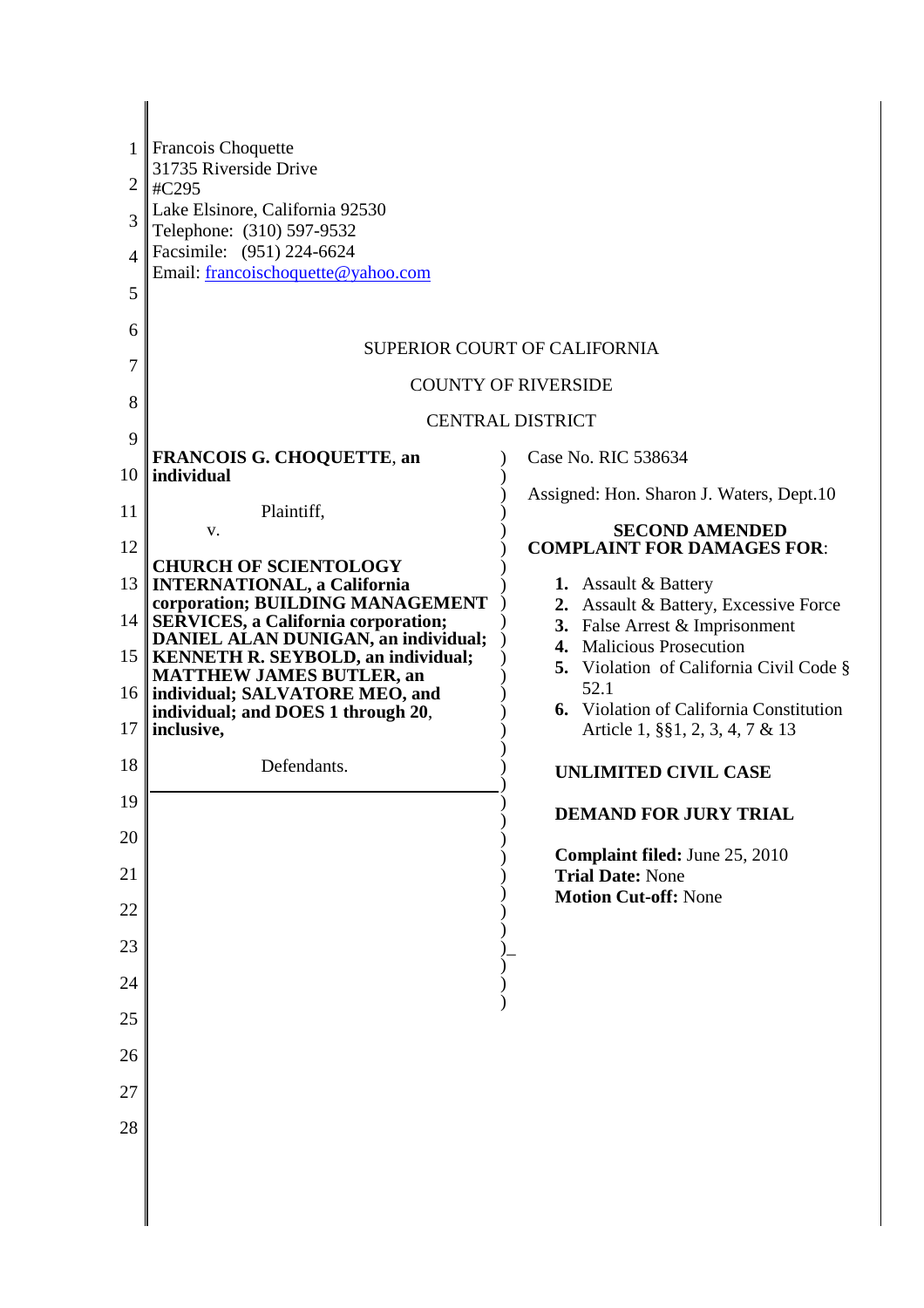| 1              | Plaintiff, FRANCOIS G. CHOQUETTE, on information and belief, makes the following                      |
|----------------|-------------------------------------------------------------------------------------------------------|
| $\overline{2}$ | allegations to support his First Amended Complaint as of right:                                       |
| 3              | <b>SECULAR ACTION</b>                                                                                 |
| 4              | This First Amended Complaint is not directed at any of Defendants' religious beliefs or<br>1.         |
| 5              | freedoms. It is only directed at Defendants' demonstrably secular policies, processes, practices      |
| 6              | and conduct in connection with, at the very most, religiously motivated conduct which is subject      |
| 7<br>8         | to regulation for the protection of society.                                                          |
| 9              | <b>PARTIES</b>                                                                                        |
| 10             | 2. Plaintiff FRANCOIS G. CHOQUETTE ("Choquette" or "Plaintiff") is an individual who                  |
| 11             | currently resides in the County of Riverside, California.                                             |
| 12             | 3. Defendant CHURCH OF SCIENTOLOGY INTERNATIONAL ("CSI") is an entity                                 |
| 13             | incorporated under the laws of the State of California as a religious corporation with its principal  |
| 14<br>15       | place of business at 6331 Hollywood Boulevard, Los Angeles, CA. CSI also does business as             |
| 16             | GOLDEN ERA PRODUCTIONS ("GOLDEN ERA") at 19625 Highway 79, Gilman Hot Springs,                        |
| 17             | CA 92583. In doing the acts herein alleged, CSI's employees, subcontractors, volunteers and           |
| 18             | agents acted within the scope of their employment and agency with CSI. Defendant CSI engaged          |
| 19             | in the acts alleged herein and/or condoned, permitted, authorized, and/or ratified the conduct of its |
| 20             | managing agent Sea Organization Captain David Miscavige, corporate affiliates, employees,             |
| 21             | subcontractors, volunteers and agents alleged herein.                                                 |
| 22<br>23       | 4. Defendant BUILDING MANAGEMENT SERVICES ("BMS") is an entity incorporated                           |
| 24             | under the laws of the State of California as a religious corporation with its principal place of      |
| 25             | business at 6331 Hollywood Boulevard, Los Angeles, CA. BMS also does business as BUILDING             |
| 26             | MANAGEMENT SERVICES (GOLD) at 19625 Highway 79, Gilman Hot Springs, CA 92583.                         |
| 27             | BMS is one of the corporations of Scientology with its principal object being the ownership and       |
| 28             | Second Amended Complaint for damages<br>$\overline{2}$                                                |
|                |                                                                                                       |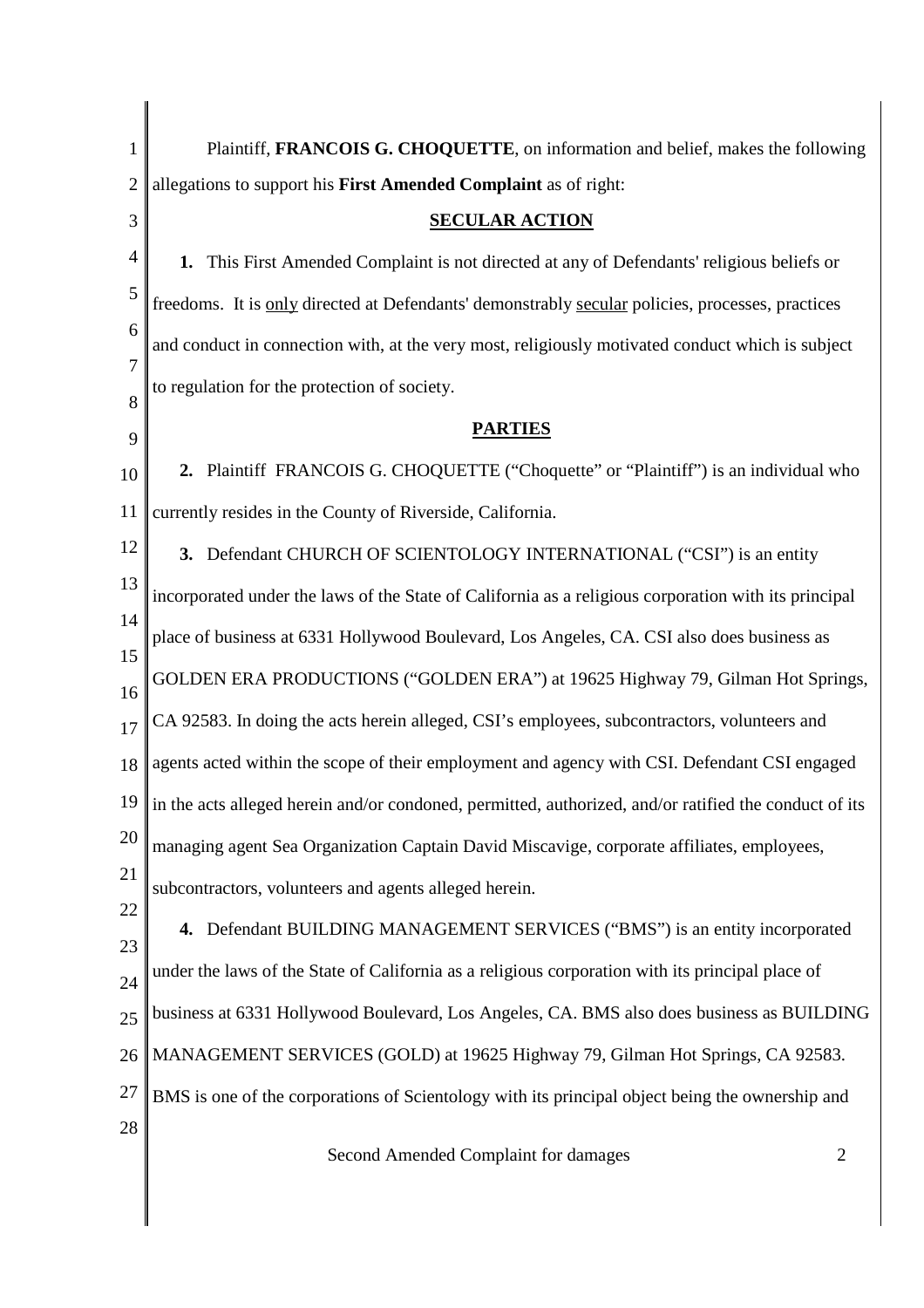1 2 3 4 5 6 7 management of various Scientology properties. In doing the acts herein alleged, its employees, subcontractors, volunteers and agents acted within the scope of their employment and agency with BMS and its affiliates. Defendant BMS engaged in the acts alleged herein and/or condoned, permitted, authorized, and/or ratified the conduct of its managing agent Sea Organization Captain David Miscavige, corporate affiliates, lessees, mortgagors, employees, subcontractors, volunteers and agents alleged herein.

8 **5.** (Redacted from first amended complaint.)

9 **6.** (Redacted from first amended complaint.)

10 11 12 13 14 15 16 **7.** There exists, and at all times relevant hereto, has existed, such a unity of control and interest among the corporate Defendants, the Sea Organization and the Commodores Messenger Organization, and all of the other corporations and churches of Scientology, including but not limited to those churches and corporations of Scientology that are or have been the subject of Internal Revenue Service  $\S 501(c)(3)$  exemption letters, that any individuality and separateness between each of them has ceased and each is the *alter ego* or agent of the others.

17 18 19 20 21 22  $23$ 24 25 26 27 28 **8.** Plaintiff is informed and believes that other Scientology corporate entities also occupy or have designated staff at the Golden Era property at Gilman Hot Springs. These allegedly separate Scientology corporate entities include Church of Spiritual Technology, Religious Technology Center, Building Management Services and Building Management Services (GOLD). Currently Plaintiff lacks information as to whether any of these corporations or any of their assigned staff participated in the acts, circumstances and occurrences alleged herein. When the true and precise nature of their relationship and participation, if any, in the events and matters relating to this Complaint becomes better known than at the present time, this Complaint will be amended to reflect the same (by appropriate additions, deletions and/or dismissals) or it will be established at the time of trial, according to proof.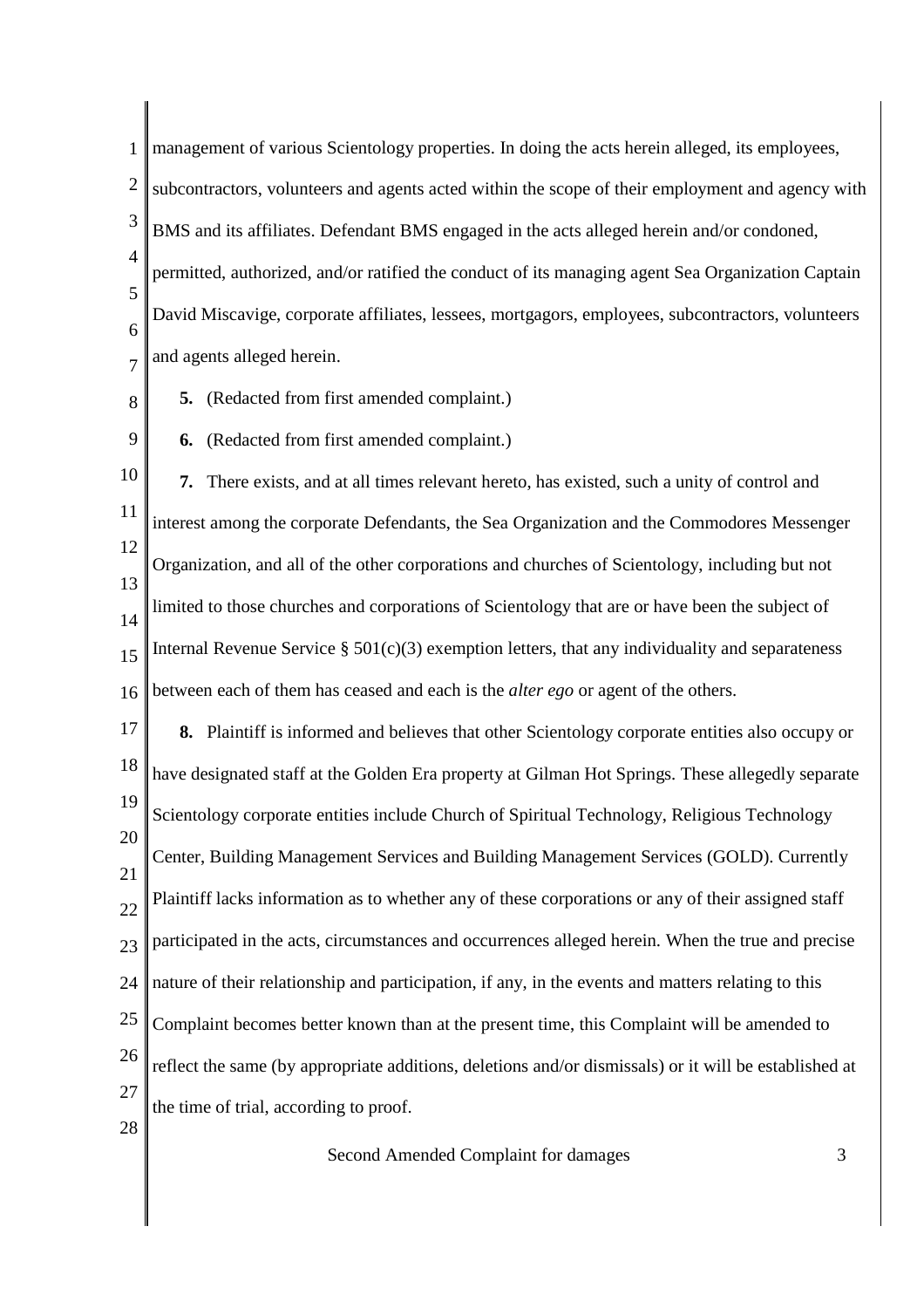- 1 **9.** (Redacted from first amended complaint.)
	- **10.** (Redacted from first amended complaint.)
	- **11.** (Redacted from first amended complaint.)
- 4 5 6 7 8 9 **12.** Defendant DANIEL ALAN DUNIGAN ("Dunigan") is a resident of Riverside County California and/or was a security guard at Golden Era on October 26, 2008. At all relevant times, Defendant Dunigan was under the direct supervision, employ, and control of Defendant CSI or BMS. In doing the acts alleged herein, Defendant Dunigan was acting within the course and scope of his employment and agency with Defendant CSI or BMS.
- 10 11 12 13 14 15 16 **13.** Defendant KENNETH R. SEYBOLD ("Seybold") is a resident of Riverside County California and is an employee of CSI or BMS and is believed to be the "Estates Manager" and/or the "Port Captain" for the Golden Era property. At all relevant times, Defendant Seybold was under the direct supervision, employ, and control of Defendant CSI or BMS. In doing the acts alleged herein, Defendant Seybold was acting within the course and scope of his employment and agency with Defendant CSI.
- 17 18 19 20 21 **14.** Defendant MATTHEW JAMES BUTLER ("Butler") is a resident of Riverside County California and/or was a security guard at Golden Era on October 26, 2008. At all relevant times, Defendant Butler was under the direct supervision, employ, and control of Defendant CSI or BMS. In doing the acts alleged herein, Defendant Butler was acting within the course and scope of
- 22 his employment and agency with Defendant CSI or BMS.
- 23 **15.** Defendant SALVATORE MEO ("Meo") is a resident of Riverside County California
- 24 and/or was a security guard at Golden Era on October 26, 2008. At all relevant times, Defendant
- 25 Meo was under the direct supervision, employ, and control of Defendant CSI or BMS. In doing
- 26 27 the acts alleged herein, Defendant Meo was acting within the course and scope of his employment and agency with Defendant CSI or BMS.
- 28

2

3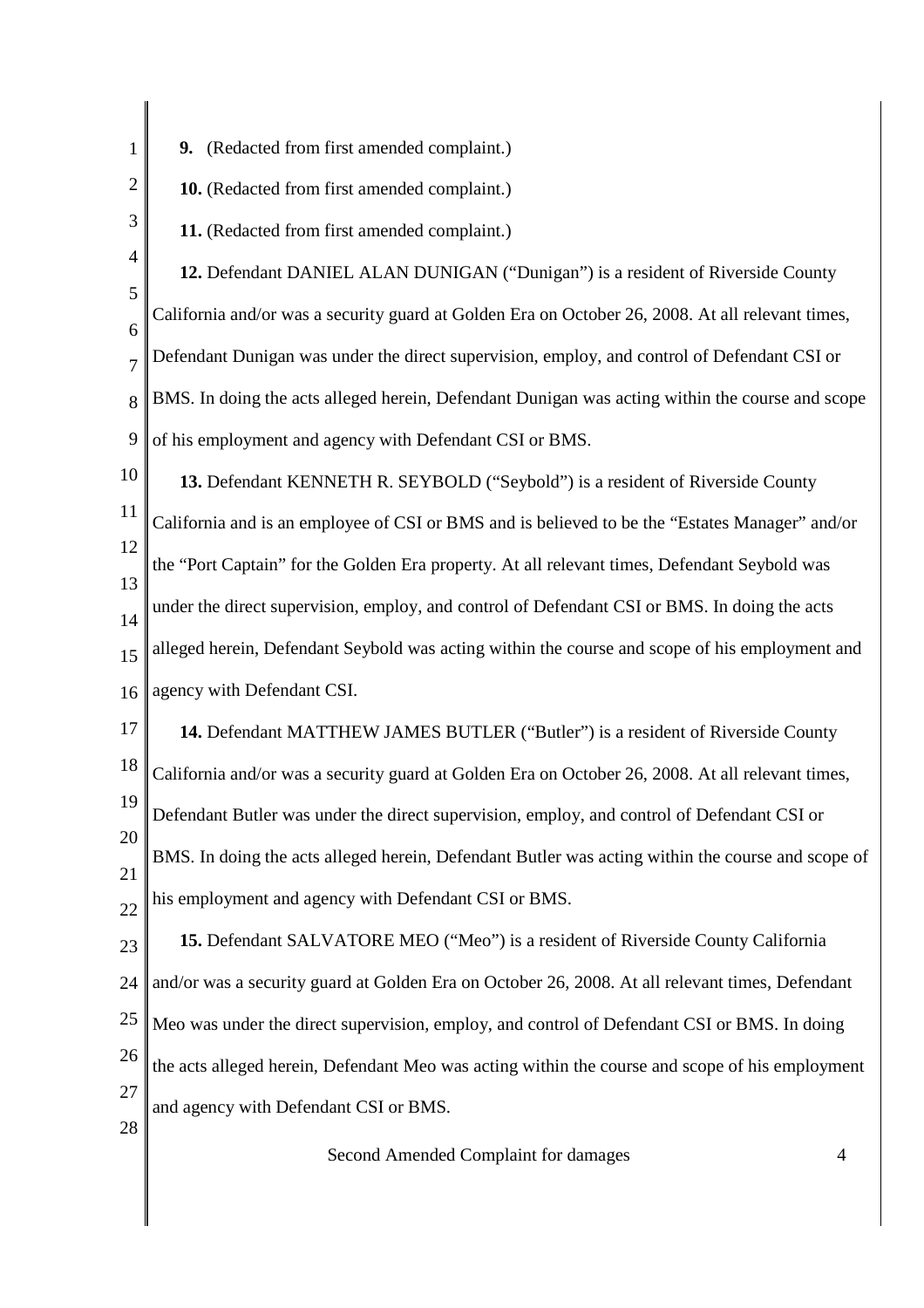| 1                       | 16. Upon information and belief, at all times relevant to the conduct and communications               |
|-------------------------|--------------------------------------------------------------------------------------------------------|
| $\overline{\mathbf{c}}$ | herein each of the individual defendants was acting for, upon, and in furtherance of the business of   |
| 3                       | their employer (s) and/or Church of Scientology, CSI and BMS managing agent David Miscavige.           |
| $\overline{4}$          | Plaintiff is ignorant of the true names and capacities of Defendants, Does 1 through 20, and           |
| 5<br>6                  | therefore sues said Defendants by fictitious names. Plaintiff will seek leave to amend this            |
| 7                       | complaint when the true names of said Defendants have been ascertained. Plaintiff is informed          |
| 8                       | and believes and on that basis alleges that each of the fictitious Defendants was in some way          |
| 9                       | responsible for, participated in or contributed to the matters and things of which Plaintiff           |
| 10                      | complains herein and, in some fashion, has legal responsibility therefore.                             |
| 11                      | 17. At all times herein mentioned, each of the Defendants and/or their predecessors, affiliates,       |
| 12                      | subsidiaries and related entities, and each of the Doe Defendants, was the agent, servant,             |
| 13<br>14                | employee, fellow member, associated and/or joint venturer or conspirator of each of the other          |
| 15                      | Defendants, and of the various corporations and churches of Scientology, the Sea Organization          |
| 16                      | and the Commodore's Messengers' Organization, and was at all times acting within the purpose           |
| 17                      | and scope of said agency, employment or joint venture, and acting with the express and/or implied      |
| 18                      | knowledge or consent of the Defendants, and each of them.                                              |
| 19                      | 18. To the extent any one of more Defendants may continue to claim to be a peace officer               |
| 20                      | Plaintiff is informed and believes and thereon alleges that the acts of such Defendant (s) alleged in  |
| 21<br>22                | this Complaint were done by such Defendant (s) under color of law and under pretense of the            |
| 23                      | constitution, statutes, ordinances, regulations, customs and usages of the United States, the State    |
| 24                      | of California, and the County of Riverside therein, and under the authority of their offices, and      |
| 25                      | during the course and scope of their service as peace officers for said State or County, and said      |
| 26                      | State or County is legally responsible for their conduct according to principals of vicarious          |
| 27                      | liability and respondeat superior. In such event, Plaintiff will seek leave to add appropriate federal |
| 28                      |                                                                                                        |
|                         | Second Amended Complaint for damages<br>5                                                              |
|                         |                                                                                                        |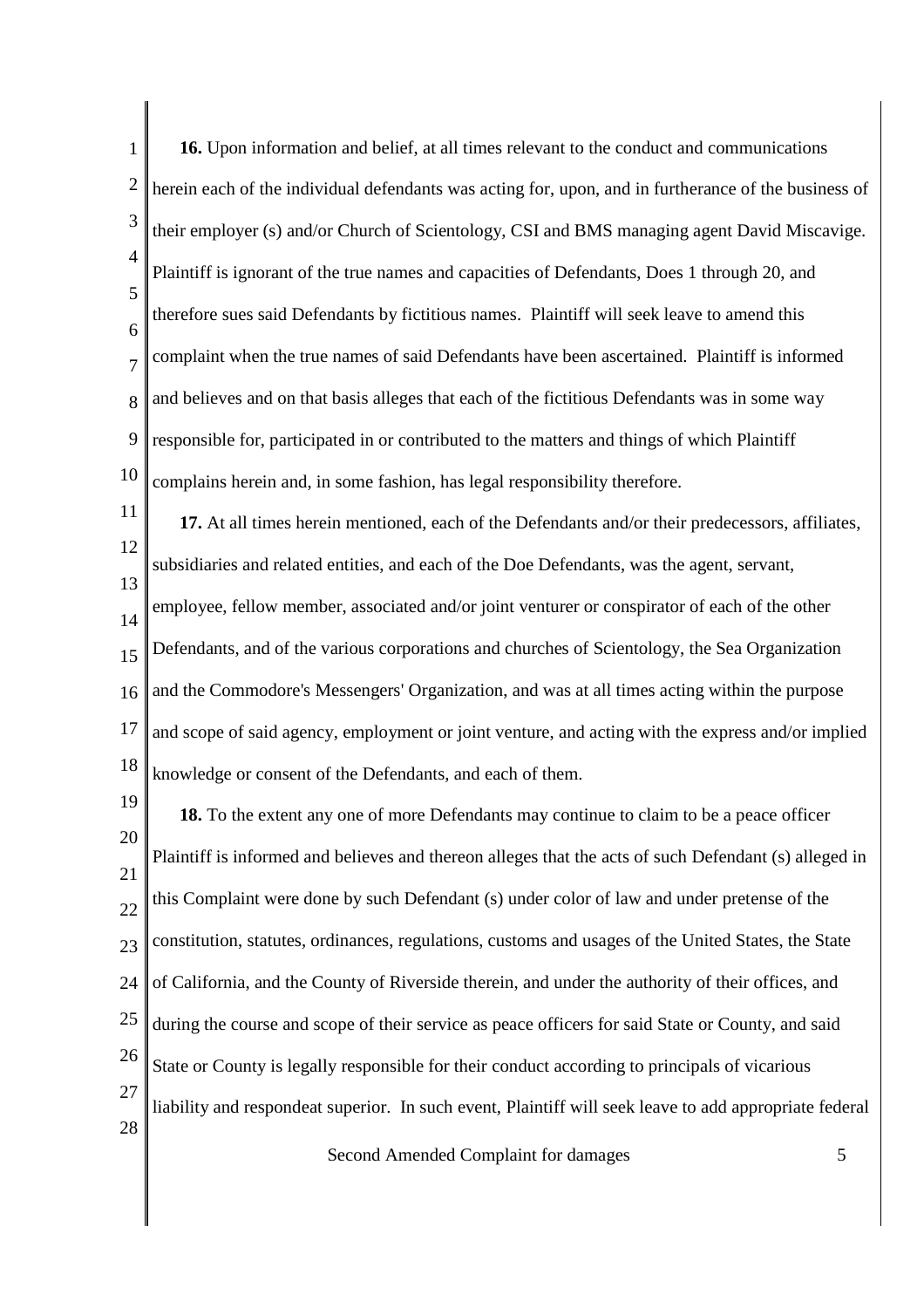1 2 3 4 5 6 civil rights claims herein pursuant to, *inter alia*, 42 U.S.C. §§§1983, 1985 and 1988. At the time of filing herein, Plaintiff lacks sufficient knowledge, information and belief to assert such a claim relative to any conduct that may be beyond the limited immunity granted California peace officers receiving persons delivered into their custody following a "citizen's arrest" or "private person's arrest."

### **COMMON ALLEGATIONS**

**19.** (Redacted from first amended complaint.)

7

8

9

10

**20.** (Redacted from first amended complaint.)

11 12 13 14 15 16 17 18 19 20 21 22 23 24 25 26 27 28 **21.** In or about February 2008 a loosely organized leaderless global collective or group of human rights and Internet activists, numbering more than nine thousand, began protesting the alleged copyright abuses, crimes, frauds, human rights abuses, and civil rights abuses committed by the churches and corporations of Scientology and their representatives. The amorphous global collective (in over 110 cities and more than 42 nations) called itself Anonymous and it engaged in light hearted non-violent protests and other related first amendment protected activity against the Scientology enterprise (s). Many of the Anonymous participants wore "V for Vendetta" masks (also known as Guy Fawkes masks) to prevent Defendant CSI from retaliating against them with its copyrighted secular policies and practices for the handling and destruction of Suppressive Persons. **22.** In or about March 2008 the Plaintiff participated in his first monthly Anonymous global picket with the Anonymous group protesting Scientology human and civil rights abuses thereby becoming subject to CSI's secular Suppressive Person policies and practices himself. **23.** (Redacted from first amended complaint.) **24.** (Redacted from first amended complaint.) **25.** (Redacted from first amended complaint.)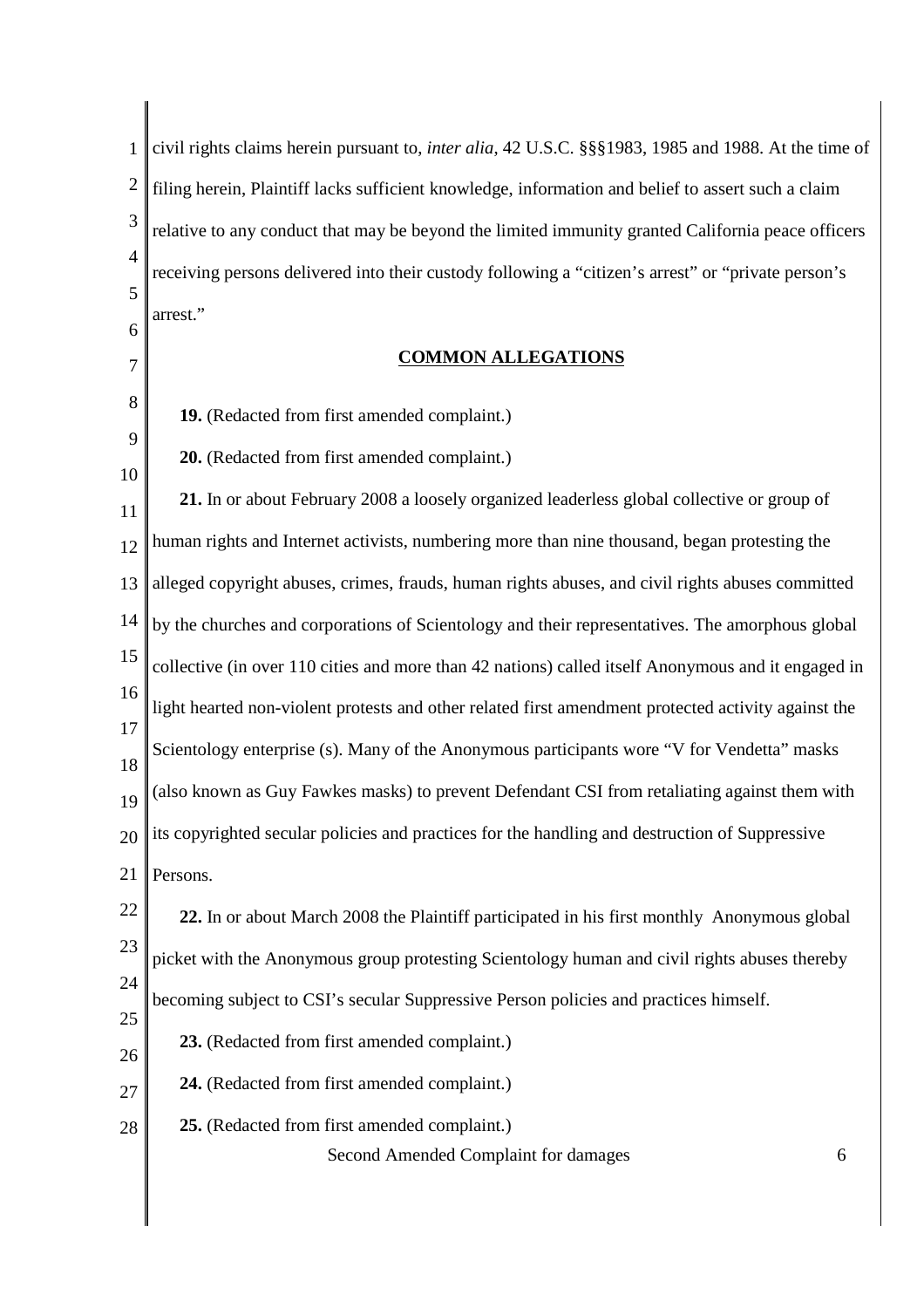| 1              | 26. (Redacted from first amended complaint.)                                                       |
|----------------|----------------------------------------------------------------------------------------------------|
| $\overline{2}$ | 27. (Redacted from first amended complaint.)                                                       |
| 3              | 28. (Redacted from first amended complaint.)                                                       |
| $\overline{4}$ | 29. (Redacted from first amended complaint.)                                                       |
| 5              | 30. (Redacted from first amended complaint.)                                                       |
| 6<br>7         | 31. (Redacted from first amended complaint.)                                                       |
| 8              | 32. (Redacted from first amended complaint.)                                                       |
| 9              | 33. The 500 acre Golden Era property at 19625 Highway 79, Gilman Hot Springs, CA is                |
| 10             | bisected by California State Highway 79. At the northern end of the property is approximately 1.3  |
| 11             | acres of unfenced unused vacant land that includes a public right of way, dirt tracks, and an area |
| 12             | that has regularly been used for vehicle parking by protestors and the public generally ("the      |
| 13             | unfenced roadside land"). Upon information and belief, before October 26, 2008 the unfenced        |
| 14<br>15       | roadside land was not properly posted with the proper sized, positioned or number of "no           |
| 16             | trespassing" signs as required by applicable California law (e.g. Penal Code §§552-556).           |
| 17             | Subsequent to the events at issue herein the Golden Era "no trespassing" signs were changed and    |
| 18             | relocated upon the unfenced roadside land on one or more occasions.                                |
| 19             | 34. (Redacted from first amended complaint.)                                                       |
| 20             | 35. (Redacted from first amended complaint.)                                                       |
| 21             |                                                                                                    |
| 22             | 36. (Redacted from first amended complaint.)                                                       |
| 23             | 37. (Redacted from first amended complaint.)                                                       |
| 24             | 38. Prior to October 26, 2008 the Plaintiff had become familiar with the positioning of the no     |
| 25             | trespassing signs on the unfenced roadside land of the Golden Era property and he reasonably but   |
| 26<br>27       | wrongly assumed that they were located at and along the property lines as required by applicable   |
| 28             | California law. Unbeknownst to the Plaintiff, the sign (s) were not in accordance with the         |
|                | Second Amended Complaint for damages<br>7                                                          |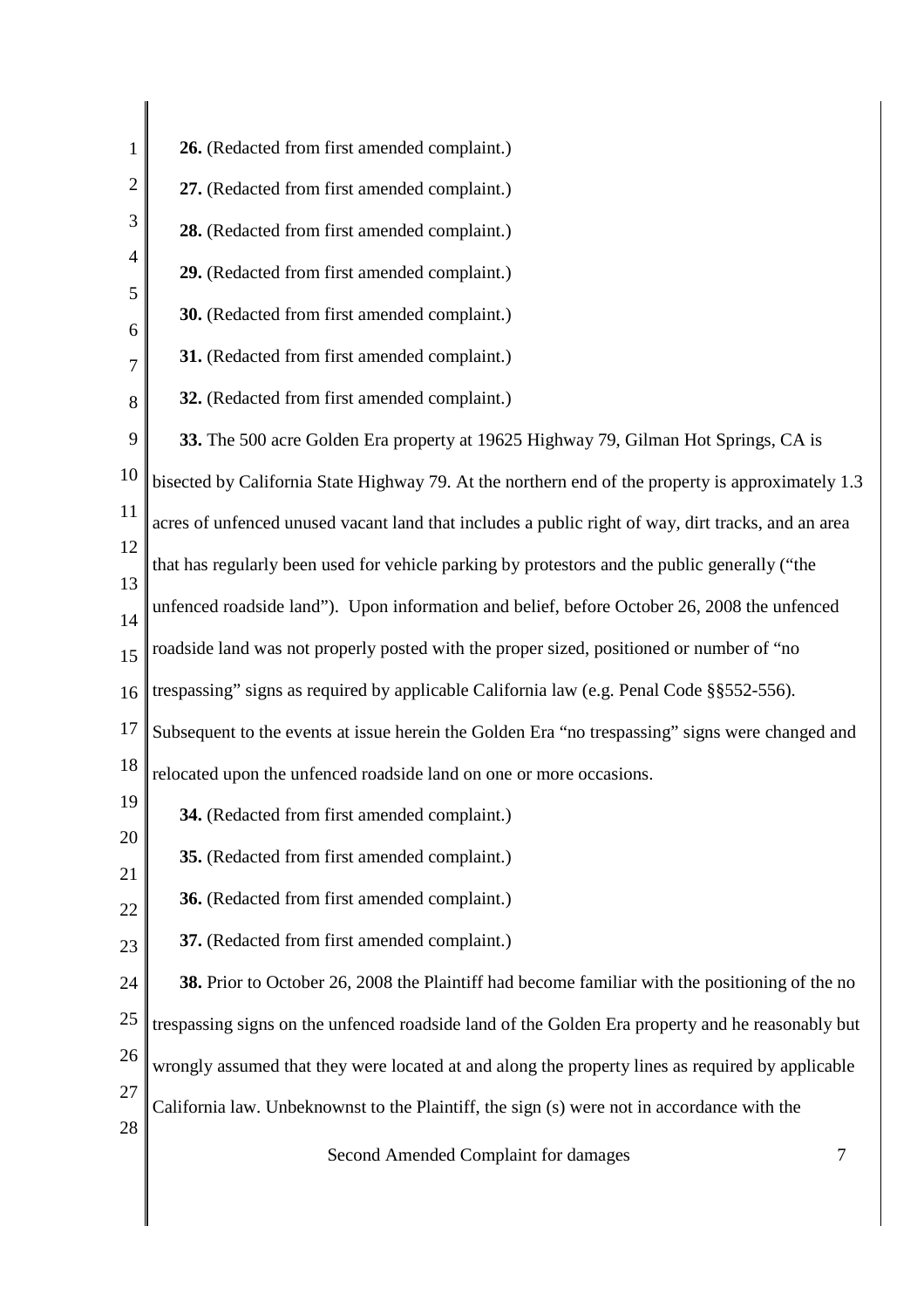1 2 applicable law and thus was/were a public nuisance as specifically provided in Penal Code §§553 and 556.3.

3 4 5 6 **39.** On Internet message boards during the week preceding October 26, 2008, the Plaintiff and other participants in the Southern California Anonymous group openly discussed their intention to picket the CSI Golden Era property on Sunday October 26, 2008.

7 8 9 10 11 12 13 14 15 16 17 18 19 20 21 22  $23$ 24 25 26 27 28 **40.** At approximately 11-30 A.M. on Sunday October 26, 2008 the Plaintiff and four other Anonymous picketers arrived at the Golden Era property all traveling in the same vehicle, a rented passenger van. In accordance with local custom and usage, they parked the vehicle on the south east side of Highway 79 upon the unfenced roadside land which is part of the dedicated public easement and commenced their picketing activity on the public easement along Highway 79 and the Golden Era property. In addition, for their own safety, the picketers cell phoned the Riverside County Sheriff's Department and advised them of their presence and the picket taking place. **41.** Soon after the October 26, 2008, picket of the Golden Era property commenced a deafening and disturbing discordant organ tri-note note was broadcast across the landscape by at least seven huge outdoor concert speakers positioned on the inside edge of the Golden Era property adjacent to Highway 79. The sound was measured as being at or exceeding 110-115 decibels which substantially exceeds the 75 decibels permissible noise level in Riverside County. The ordinance violating noise continued throughout most of the picket (approximately 3.5 hours). **42.** At the commencement of the picket on October 26, 2008, the Plaintiff remained hidden in the vehicle the picketers had arrived in. On the basis of past experience, the Plaintiff expected CSI security guards would drive up to the vehicle and engage in a thorough examination and possible vehicular interference while the picketers were about 10 minutes walk away. In time a CSI security guard arrived in a black pathfinder SUV and spent significant time examining the picketer's parked vehicle while the Plaintiff remained hidden but observing and recording from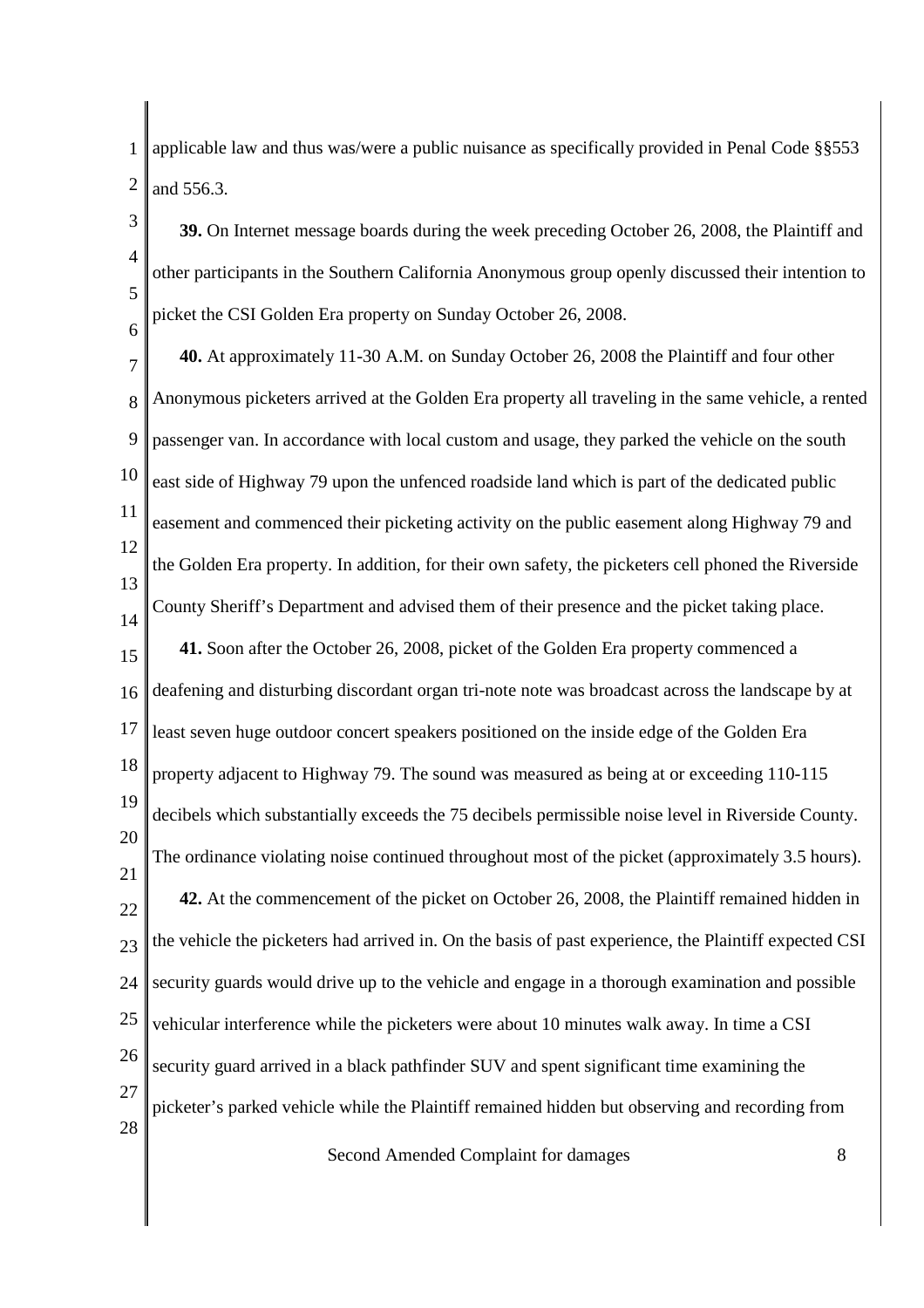1 2 3 inside. Eventually, the Plaintiff emerged from the vehicle. The Scientology security guard rushed back to his vehicle and drove in reverse along the semi-circular dirt track beside Highway 79 and the unfenced roadside land.

 $\Delta$ 5 6 7 8 9 10 11 12 13 14 15 **43.** During the rest of the picket the Scientology security guard (s) repeatedly drove back to the protestor's vehicle, got out of his own vehicle and physically examined the exterior and underside of the picketer's van. On several times, one of the picketers proceeded back down Highway 79 to see what the Scientology security guard was doing to the vehicle. Each time the picketer approached the van the Scientology guard would cease inspecting/interfering with the picketer's vehicle, return to his own vehicle and drive into a nearby cluster of trees on the unfenced roadside land. At one point Defendant Butler approached the picketer's van with what appeared to be a tool and departed with some acquired object. Finally, the Scientology security guard positioned, lit and then returned to reposition a flaming roadside flare behind the gas tank of the protestor's vehicle and provoked the subsequent events as complained herein.

16 17 18 19 **44.** At about 11-50 A.M. on October 26, 2008, Riverside Deputy Sheriff George Foresburg arrived at the picket and remained for the duration of most of the protest. During the course of the picket and in violation of applicable United States Supreme Court case authority, he

20 unsuccessfully insisted that one or more of the protestors had to give him his identification information if the picketer was to wear a mask and protest anonymously.

21

22  $23$ 24 25 26 27 28 **45.** At about 12-55 P.M. on October 26, 2008, Deputy Foresburg and two other Sheriff's deputies returned. They spend a considerable time closeted on the Golden Era property with Scientology security guards and other staff. Thereafter Deputy Foresburg emerged and engaged one or more of the picketers in conversation. Deputy Foresburg informed the picketer (s) that by protesting outside the Golden Era guardhouse and main entrance they were engaged in illegal residential picketing and that they should move their picket down the road and onto the unfenced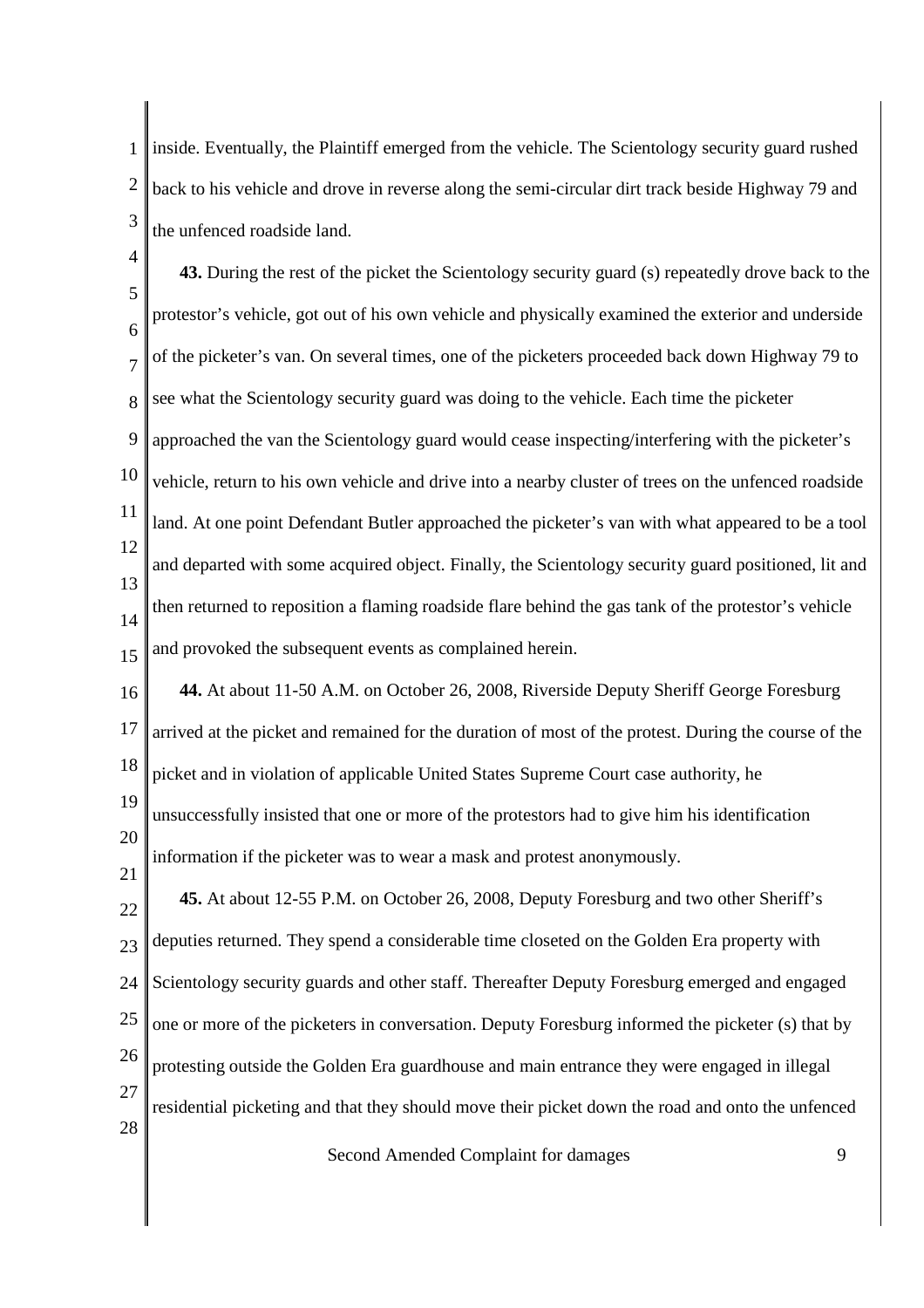1 2 3 4 5 6 7 8 9 10 roadside land where some of the events at issue (including the alleged assault, battery, false arrest and false imprisonment) herein later occurred. Deputy Forseburg added that the picketing of the main entrance to the Golden Era property may cause an accident and if it did the picketers would be named as parties to the cause of the accident. This claim by the Deputy Sheriff was similar to those made by Scientology representatives on other occasions. The Deputy Sheriff was visibly annoyed at the picketer's refusal to move their protest down to the very same portion of unfenced roadside land where he later took custodial delivery of the Plaintiff after the Plaintiff had been subjected to a "citizen's arrest" by the Defendants for alleged trespassing and battery upon a peace officer.

11 12 13 14 15 16 17 18 **46.** During the October 26, 2008 protest against Scientology abuse and unlawful imprisonments at the Golden Era property, there were Sheriff's deputies present the majority of the time but they either refused of failed to respond to the pleas of the protestors regarding Church of Scientology civil rights and noise violations being directed against them or the assault by directed water sprinklers. The picketers had advised the deputies of their intended departure time of about 3 P.M. Upon information and belief, a Sheriff's deputy so informed the Scientology employees.

19 20 21 22  $23$ 24 25 26 27 28 **47.** Upon information and belief, the Golden Era property has encroached upon public land with, among other things, roadside vegetation that intentionally, maliciously and/or negligently creates a public nuisance and/or restricts the public's ability to walk on the public easement without being forced into the traffic stream of Highway 79. These obstructions upon the public easement beside the Golden Era property and Highway 79 do not exist reasonably nearby on Highway 79 other than outside the Golden Era property itself. This public easement also contains Scientology installed, maintained and monitored sophisticated motion detectors, camera and microphone equipment as well as a sprinkler system that sprays water onto the public easement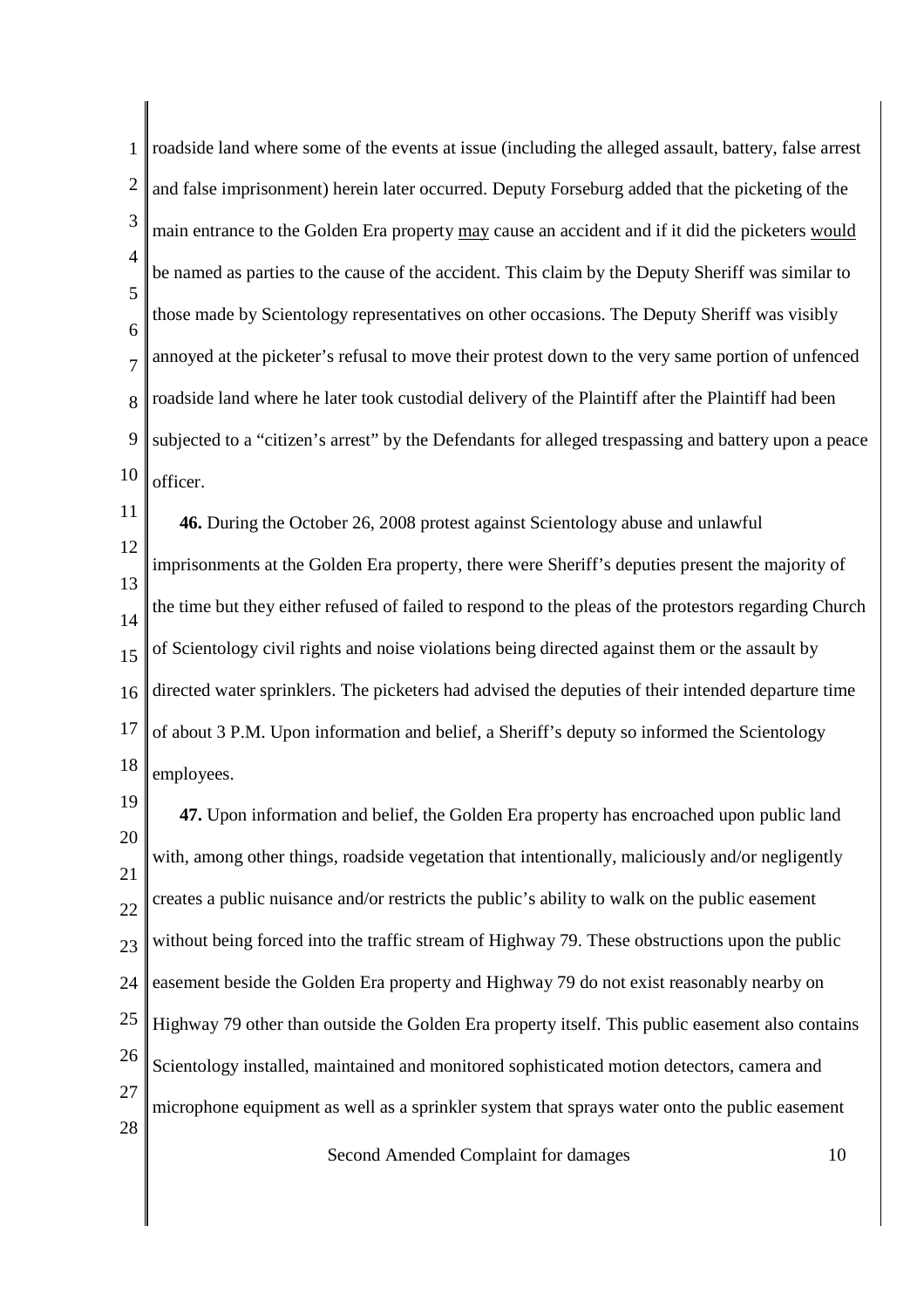1 2 3 4 and across Highway 79, often creating a very slippery and dangerous road surface. Upon information and belief these encroachments upon the public highway easement have not been authorized by duly issued permit (s) issued by the County of Riverside or the California Department of Transportation (Caltrans).

5 6

**48.** (Redacted from first amended complaint.)

7 8 9 10 11 12 13 14 15 16 17 18 19 20 21 22  $23$ 24 25 26 27 28 **49.** At about 2-15 P. M. on October 26, 2008, the Golden Era property roadside sprinkler system was turned on. There were stationery cameras on tripods within the sprinkler spray area. They belonged to the Anonymous picketers. The Golden Era property sprinklers caused the picketers, or some of them who included the Plaintiff herein, to be assaulted by wet water spray which forced them into the roadway and put them in potential physical danger. As with the continuing excessive discordant organ tri-note dirge, the Riverside County Deputy Sheriff's passively remained with the Scientology staffers and took no action to curb either the excessive noise or the sprinkler assault upon the picketers who were acting lawfully at all pertinent times and anxious for the active assistance and protection of the Riverside County Sheriff's Department. **50.** At about 2-45 P.M. the Riverside County Deputy Sheriff's departed from the Golden Era property. Very soon thereafter Defendant Butler returned to the picketer's van and lit an incendiary road flare despite the county-wide ban of such devices because of the late summer high fire danger; it was a "red flag" day. Initially, Defendant Butler pointed the flaming road flare under the picketer's van and near its gas tank but later returned and re-positioned in the northern direction. The Plaintiff observed this conduct and was alarmed by it and the potential for causing a catastrophic explosion and/or fire in an area often ravaged by late summer wild fires and subject that very day to a county-wide total ban of all fires and, *inter alia*, any roadside flares. **51.** The Plaintiff went to his rented vehicle which was threatened by the illegal flaming roadside flare while Defendant Butler retreated about thirty feet away next to some roadside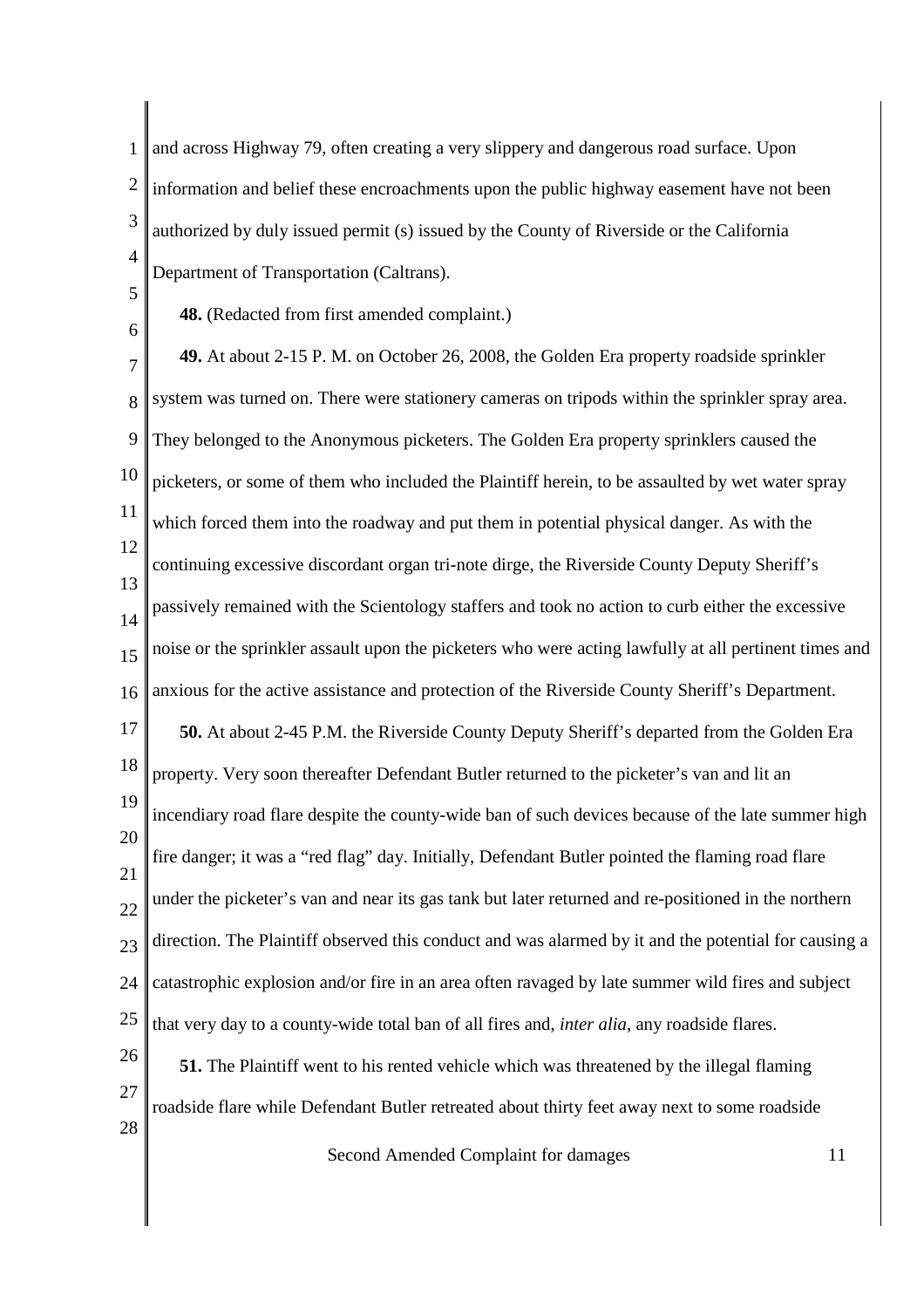1 2 3 4 5 6 7 8 9 10 vegetation. Meanwhile another vehicle, a grey Honda Accord, had arrived and was parked about a quarter mile away. Believing the car may include additional picketers who were expected, the Plaintiff walked towards the vehicle. However, as the Plaintiff walked towards the Honda Accord it began slowly reversing down the Highway and then pulled a U turn and sped away to the south. **52.** As the Plaintiff walked back to the picketer's van, the grey Honda Accord came back, right behind him. The Plaintiff, now concerned for his safety, proceeded back to towards the picketer's van using a small dirt road path, adjacent to Highway 79, as an apparent safe short cut. As he was doing this the Plaintiff noticed Defendant Butler's black Nissan Pathfinder parked and he walked over to enquire as to what he had been doing at the picketer's vehicle and why.

11 12 13 14 15 **53.** At all relevant times the Plaintiff had no intention to trespass upon the unfenced roadside land and he reasonably believed, from past observation of the location of the no trespassing sign (s), that he was still on the public easement. As of October 26, 2008 the Plaintiff had no record of prior arrests or criminal convictions.

16 17 18 19 20 21 22 **54.** When Plaintiff arrived at the location of Defendant Butler he had less than five seconds to make his enquiry before the Honda Accord screeched to a halt beside him and Defendant's Dunigan and Seybold leapt out screaming "trespassing your under arrest." Contrary to the provisions of law and custom, the Defendants had not given the Plaintiff any and/or adequate notice that he was trespassing on a portion of the unfenced roadside land and they had not given him any reasonable opportunity to exit the unmarked roadside land.

23 24 25 26 27 28 **55.** As one of the three Scientology security guards (Dunigan, Seybold and Butler) screamed "trespassing your under arrest" they wrongfully, recklessly and negligently swarmed him, tackled him to the ground, dog piled the Plaintiff, dangerously wedged and pressured their knees into the Plaintiff's back and neck and thereby used unlawful deadly force while forcing his full face and mouth into the dry desert dirt where he proceeded to receive bruising on his face, arms and legs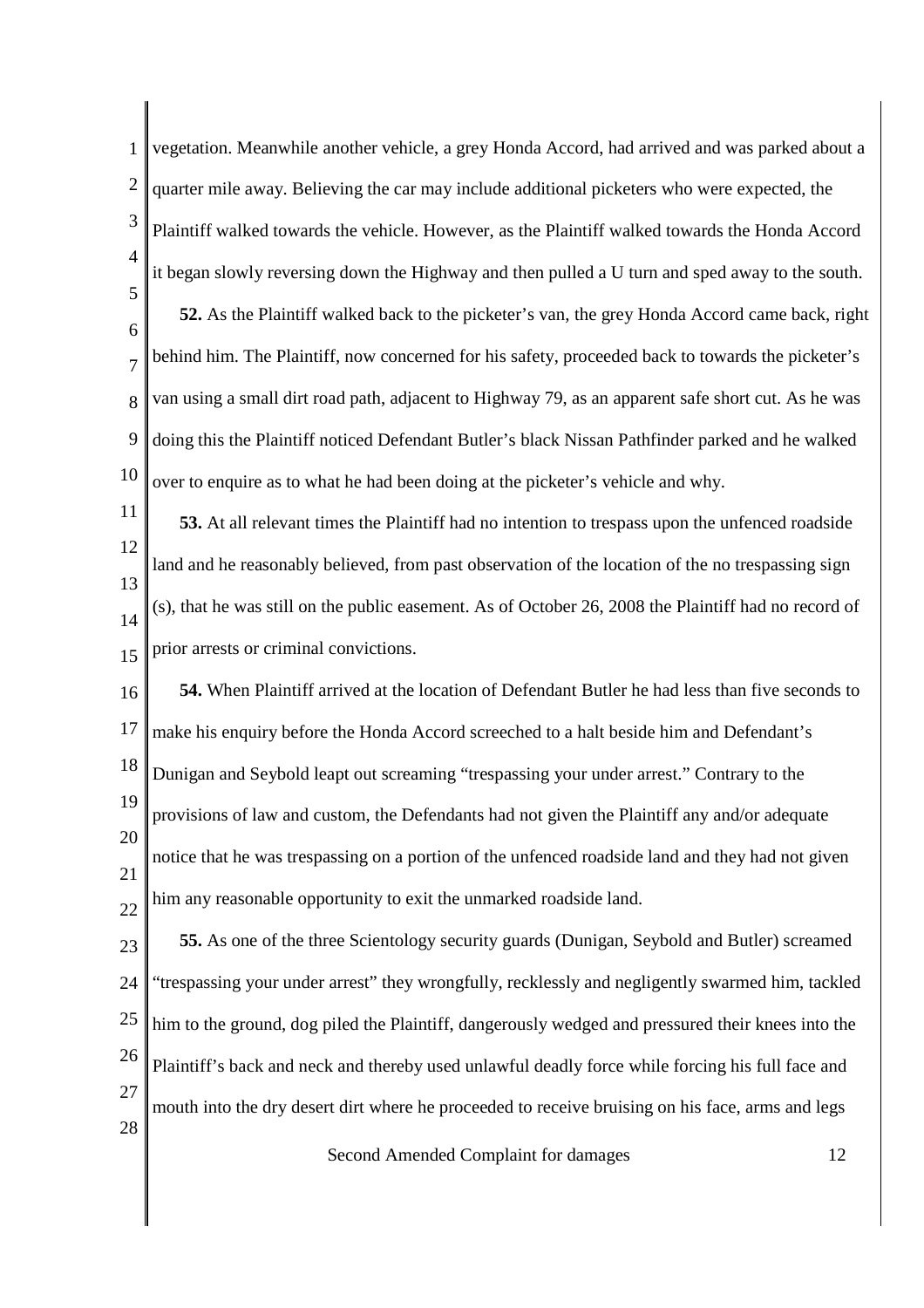1 2 3 4 5 6 7 8 9 10 11 12 13 14 15 16 17 and was made to suffer great pain, serious injury, the fear of suffocation and the fear of death. All three of the Defendants were on top of him and held his hands behind his back while they punched him many times causing him severe bruising, neck pains and permanent injuries. At the same time, video taken at the incident clearly records what appears to be a single gun shot. During this time the Plaintiff reflexively and unintentionally bit one of the hands that was holding his face hard in the desert dirt and suffocating him. Defendant Meo then arrived on the scene and participated in the conduct of the three other Golden Era employees. After several minutes of this the other picketer's arrived and intervened to beg the four Golden Era security guards to get off the Plaintiff and to stop beating and suffocating him because their conduct was killing the Plaintiff. Eventually, Defendants did so but then tied his hands behind with tight plastic handcuffs and detained him until the Deputy Sheriff's returned. They had withdrawn from the property just before events commenced with the illegal flaming roadside flare, the grey Honda Accord, and the Defendant's attack upon the Plaintiff. Photograph (s) of the Plaintiff during/ after this false arrest are attached hereto as Exhibit A. The entire days events at issue herein were captured upon numerous video-audio and still camera equipment.

18 19 20 21 22  $23$ 24 25 26 27 28 **56.** During the aforesaid assault and battery by the Defendants upon the Plaintiff one of the picketers attempted to intervene and was also physically assaulted by Defendant Dunigan. He yelled at her that he was "making a citizen's arrest" as he held the Plaintiff face down in the dirt while kneeing him in the neck and attempting to hogtie him. Later Defendant Dunigan informed the Deputy Sheriff's that the female picketer had kicked him but he was declining to press charges against her. The video showed the exact opposite; Defendant Dunigan was the one who had attacked her. She suffered abrasions from being thrown to the ground, a deep bruise to one arm, a split nail and a strained back muscle. Upon information and belief, the bruised and battered woman was caused to fear subsequent arrest by the Riverside County Sheriff's Department.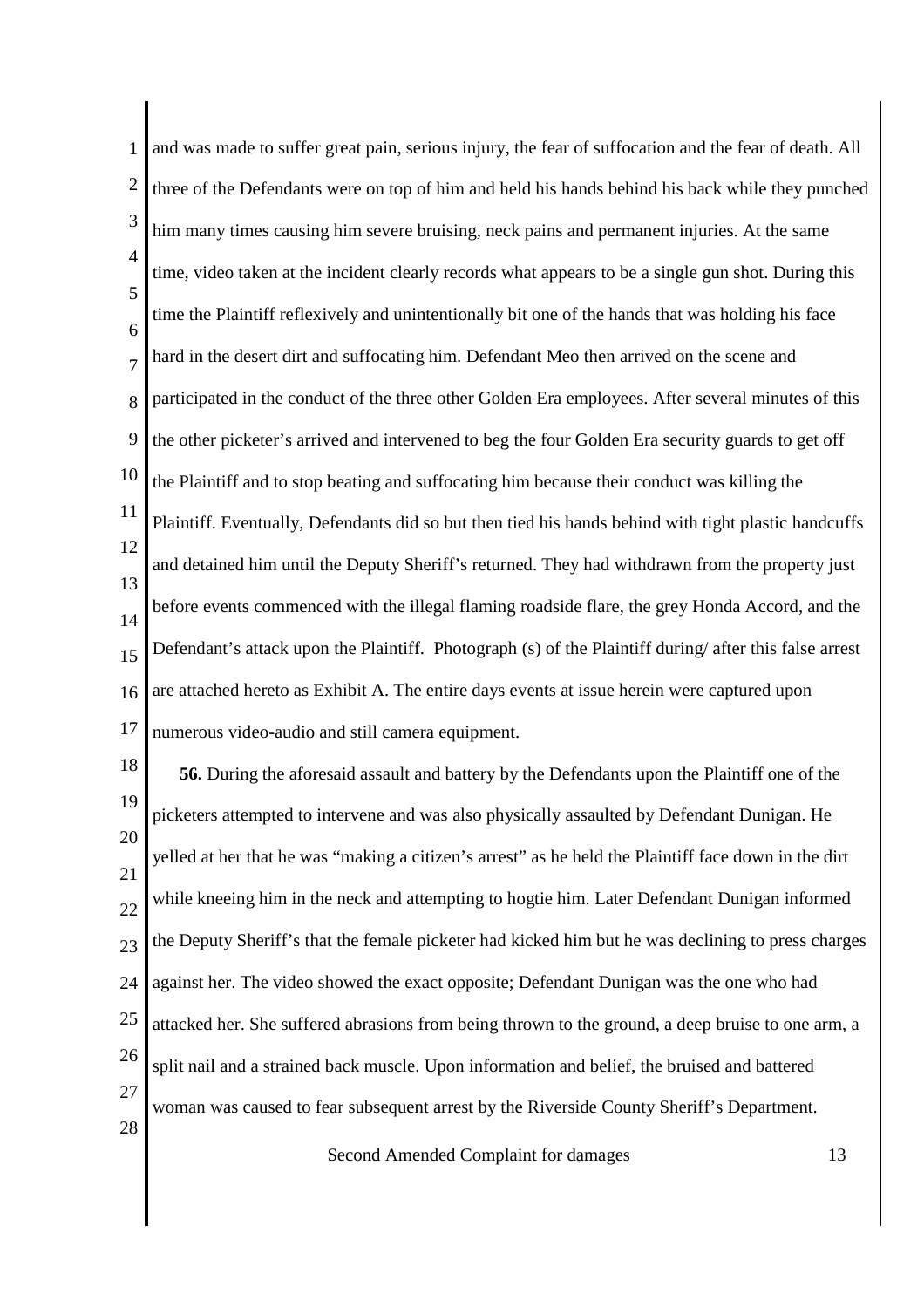**57.** (Redacted from first amended complaint.)

**58.** (Redacted from first amended complaint.)

**59.** (Redacted from first amended complaint.)

3

1

2

4 5 6 7 8 9 10 **60.** After the Deputy Sheriff's returned Defendant Dunigan, "acting in the capacity of a security guard for his employer," and apparently claiming to be a "peace officer," placed the Plaintiff under a "private persons" arrest for misdemeanor trespassing and felony battery upon a peace officer. Upon information and belief, either currently or in the past, Defendant Dunigan has served as a volunteer peace officer for one of the local law enforcement agencies and has received training in arrest and detention there-from.

11 12 13 14 15 16 17 18 19 20 21 22 **61.** Plaintiff continued to complain that he was in pain from the assault and battery upon him and the tight handcuffs but his pleas were ignored by the Defendants who had arrested him and later by the Sheriff's Deputies who refused and/or failed to view an audio-video of the attack in order to conduct a proper investigation before receiving the Plaintiff into their custody. Had the Sheriff's Deputies conducted a proper investigation, and properly exercised their statutory discretion regarding a citizen's arrest, they would/should have concluded that, in the circumstances (improper sign posting, no reasonable notice of trespass, and no reasonable opportunity to leave) there had been no probable cause to arrest and imprison the Plaintiff irrespective of whether or not the Defendant had strayed a little beyond an invisible line in the dirt of the unfenced roadside land.

23 24 25 **62.** Eventually the Plaintiff, still handcuffed, was transported in a black and white sheriff's cruiser to the Riverside County South West Justice Center in Murrieta which is at the other end of Riverside County.

26 27 28 **63.** The Plaintiff was held in the County Jail at Murrieta for over twelve hours before being released upon his own recognizance in the early morning hours of October 27, 2008.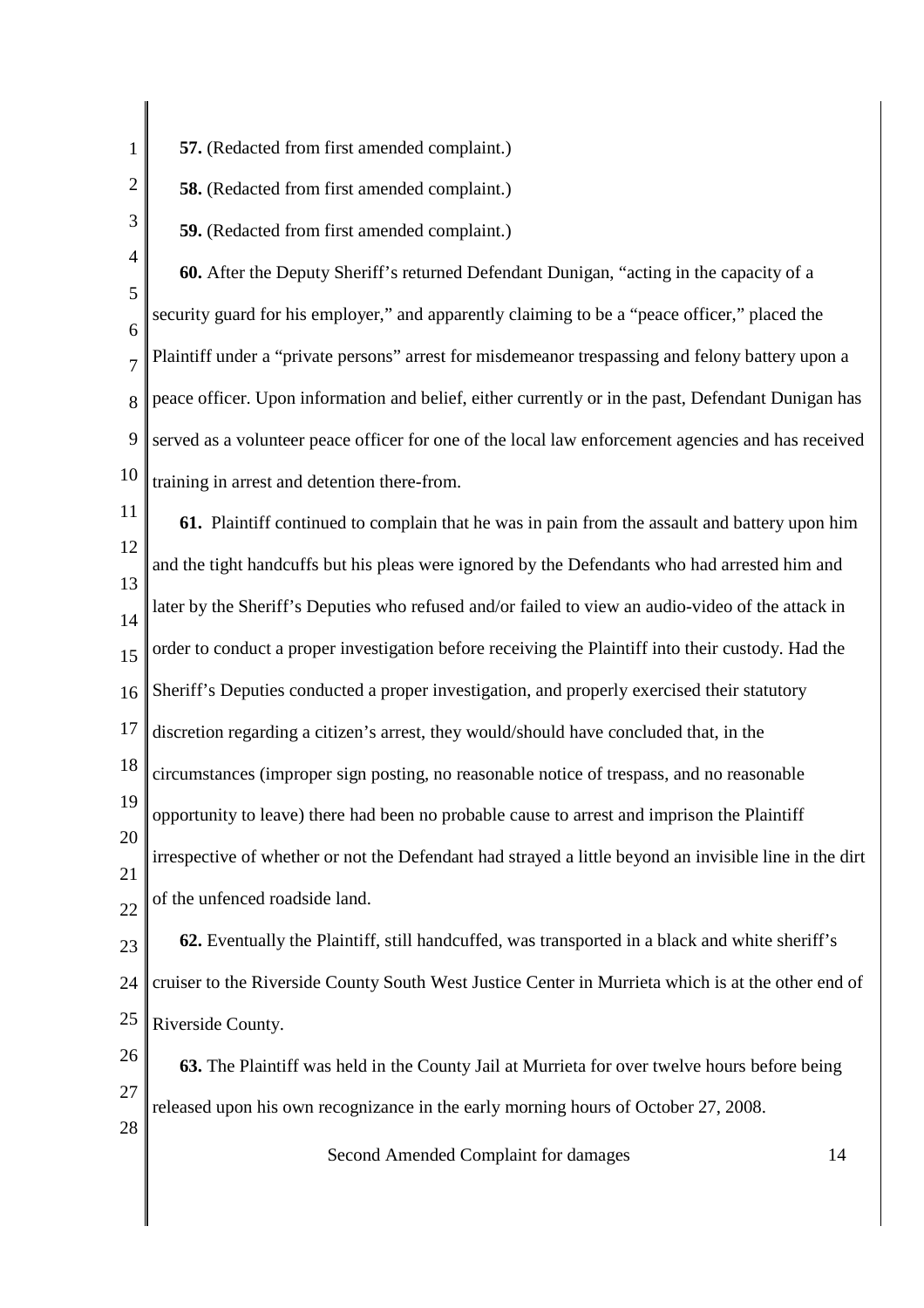**64.** (Redacted from first amended complaint.)

1

2

- **65.** (Redacted from first amended complaint.)
- 3 4 5 6 7 8 **66.** On October 26, 2008 Plaintiff did not fail to cease the alleged trespass and to exit the relevant portion of the unfenced roadside land after receiving reasonable notice and opportunity to do so. The Plaintiff did not resist arrest or obstruct justice. There were no exigent circumstances or attempt to escape. The entire incident was captured upon numerous CSI surveillance cameras and the identity, name and address of the Plaintiff was well known to Defendant CSI.
- 9 10 11 12 13 **67.** On January 5, 2009 the Plaintiff met with Investigator Kim Judge at the Riverside County Sheriff's Department in San Jacinto. After an extended interview and a review of other evidence the Sheriff's investigator submitted a report that Defendants Dunigan, Matthew Butler and Kenneth Seybold be prosecuted. A copy of this report is attached hereto as Exhibit B.
- 14 15 16 17 **68.** The Plaintiff had intended the report to be a separate police complaint requiring separate action. Instead, the Sheriff's Department treated the Plaintiff's complaint as a supplemental report. Upon information and belief, by designating the report as a supplemental report and not as a new complaint, the Plaintiff's allegations were ignored despite the unequivocal analysis, conclusion
- 18 and "exceptional" recommendation contained in the report.
- 19 **69.** (Redacted from first amended complaint.)
- 21 **70.** (Redacted from first amended complaint.)
- 22 **71.** (Redacted from first amended complaint.)
- 23 **72.** (Redacted from first amended complaint.)
- 24 **73.** (Redacted from first amended complaint.)
- 25 26 27 **74.** On December 3, 2008 the Plaintiff made his first appearance before the California Superior Court in Murietta. On this occasion he did not enter a plea. The Court continued the hearing and
- 28

20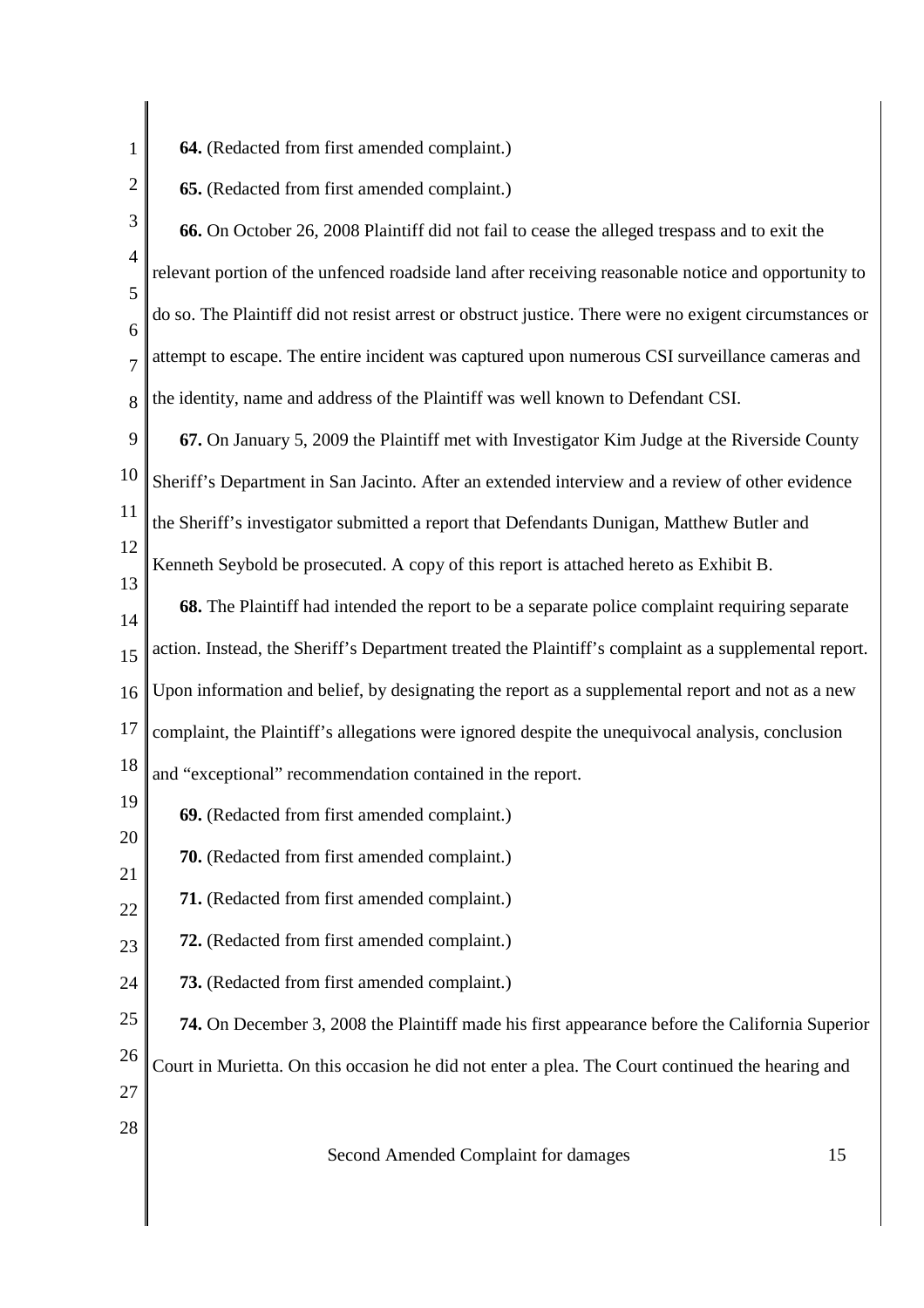1 || released the Plaintiff upon his own recognizance. A "stay away" from the Golden Era property 2 order was stated, but not entered.

| $\mathfrak{Z}$ | 75. (Redacted from first amended complaint.)                                                       |
|----------------|----------------------------------------------------------------------------------------------------|
| 4              | 76. (Redacted from first amended complaint.)                                                       |
| 5              | 77. (Redacted from first amended complaint.)                                                       |
| 6<br>7         | 78. (Redacted from first amended complaint.)                                                       |
| 8              | 79. (Redacted from first amended complaint.)                                                       |
| 9              | 80. (Redacted from first amended complaint.)                                                       |
| 10             | 81. (Redacted from first amended complaint.)                                                       |
| 11             | 82. (Redacted from first amended complaint.)                                                       |
| 12             | 83. Upon information and belief, the actions of Defendants in connection with unmasking the        |
| 13             | anti-Scientology crime and abuse protestors collectively known as Anonymous and the old Guard,     |
| 14<br>15       | who included the Plaintiff herein, as alleged at the beginning of the Common Allegations herein,   |
| 16             | and the subsequent wrongful conduct of the Defendants either jointly or severally, includes but is |
| 17             | not limited to: (a) the violation of the Plaintiff's constitutional right to exercise his First    |
| 18             | Amendment rights lawfully and anonymously, (b) the various false arrests and false                 |
| 19             | imprisonments of the Plaintiff between October 26, 2008 and October 2, 2009, (c) the abuses of     |
| 20             | process and malicious prosecution that continued against the Plaintiff through October 19, 2009,   |
| 21             | 84. Even if the Plaintiff had briefly entered over an invisible line in the desert dirt on October |
| 22             | 26, 2008, and thereby committed a <i>de minimis</i> technical trespass which is denied, he did not |
| 23<br>24       | occupy the land or cause damage to it.                                                             |
| 25             | 85. The wrongful conduct, acts and omissions of the Defendants against the Plaintiff were          |
| 26             | commenced in front of his friends and associates, were maliciously and baselessly continued in the |
| 27             |                                                                                                    |
| 28             | public arena for nearly twelve months, were published worldwide, and will remain upon the          |
|                | Second Amended Complaint for damages<br>16                                                         |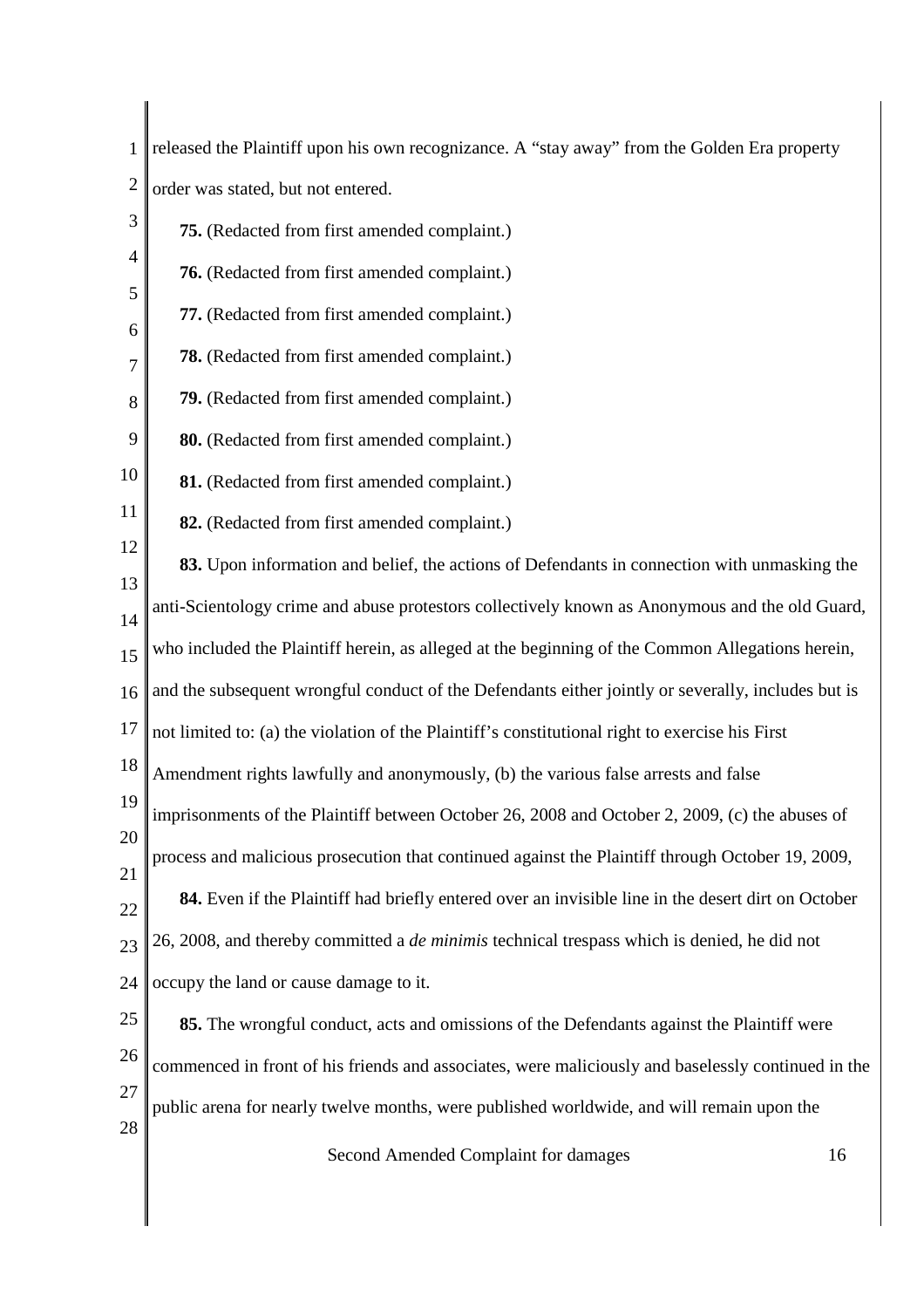| 1              | Internet and World Wide Web in perpetuity. This has permanently damaged the Plaintiff's aero-        |
|----------------|------------------------------------------------------------------------------------------------------|
| $\overline{2}$ | space employment prospects, particularly for secret government work, and consequently his            |
| 3              | financial prospects.                                                                                 |
| $\overline{4}$ | 86. At all times Plaintiff believed he was acting lawfully, violating no laws and he had no          |
| 5              | intention to violate any laws.                                                                       |
| 6<br>7         | 87. Defendants assault (s) and battery (s) upon the Plaintiff was/were unjustified and without       |
| 8              | provocation.                                                                                         |
| 9              | 88. When the Plaintiff was swarmed and dog piled by the Defendants he was not free to leave.         |
| 10             | 89. When the Plaintiff was placed in handcuffs he was not free to leave.                             |
| 11             | 90. The dog piling of the Plaintiff constituted excessive force as a matter of law and the           |
| 12             | handcuffing of the Plaintiff was unlawful and unnecessary because there was no probable cause        |
| 13<br>14       | and/or legal basis to either arrest or handcuff the Plaintiff.                                       |
| 15             | 91. The dog piling and handcuffing of the Plaintiff caused physical pain and injury to the           |
| 16             | Plaintiff for which he sought medical treatment.                                                     |
| 17             | 92. (Redacted from first amended complaint.)                                                         |
| 18             | 93. While and when the Defendants swore out a "private persons" arrest form and delivered            |
| 19             | the Plaintiff into the custody of the Riverside Sheriff's Department he was not free to leave.       |
| 20             | 94. When the Plaintiff was placed in a sheriff's vehicle he was not free to leave.                   |
| 21<br>22       | 95. On the subsequent occasions upon which the Plaintiff was arrested, transported, detained         |
| 23             | and/or imprisoned as alleged herein he was not free to leave.                                        |
| 24             | (Redacted from first amended complaint.)<br>96.                                                      |
| 25             | 97.<br>On October 26, 2008, or any material date thereafter, the Plaintiff did not intentionally     |
| 26             | trespass (and any trespass is denied), threaten the Defendants of any Peace Officer, obstruct        |
| 27             | justice, resist arrest, batter and/or assault any peace officer. The lack of probable cause and show |
| 28             | 17                                                                                                   |
|                | Second Amended Complaint for damages                                                                 |

 $\begin{array}{c} \hline \end{array}$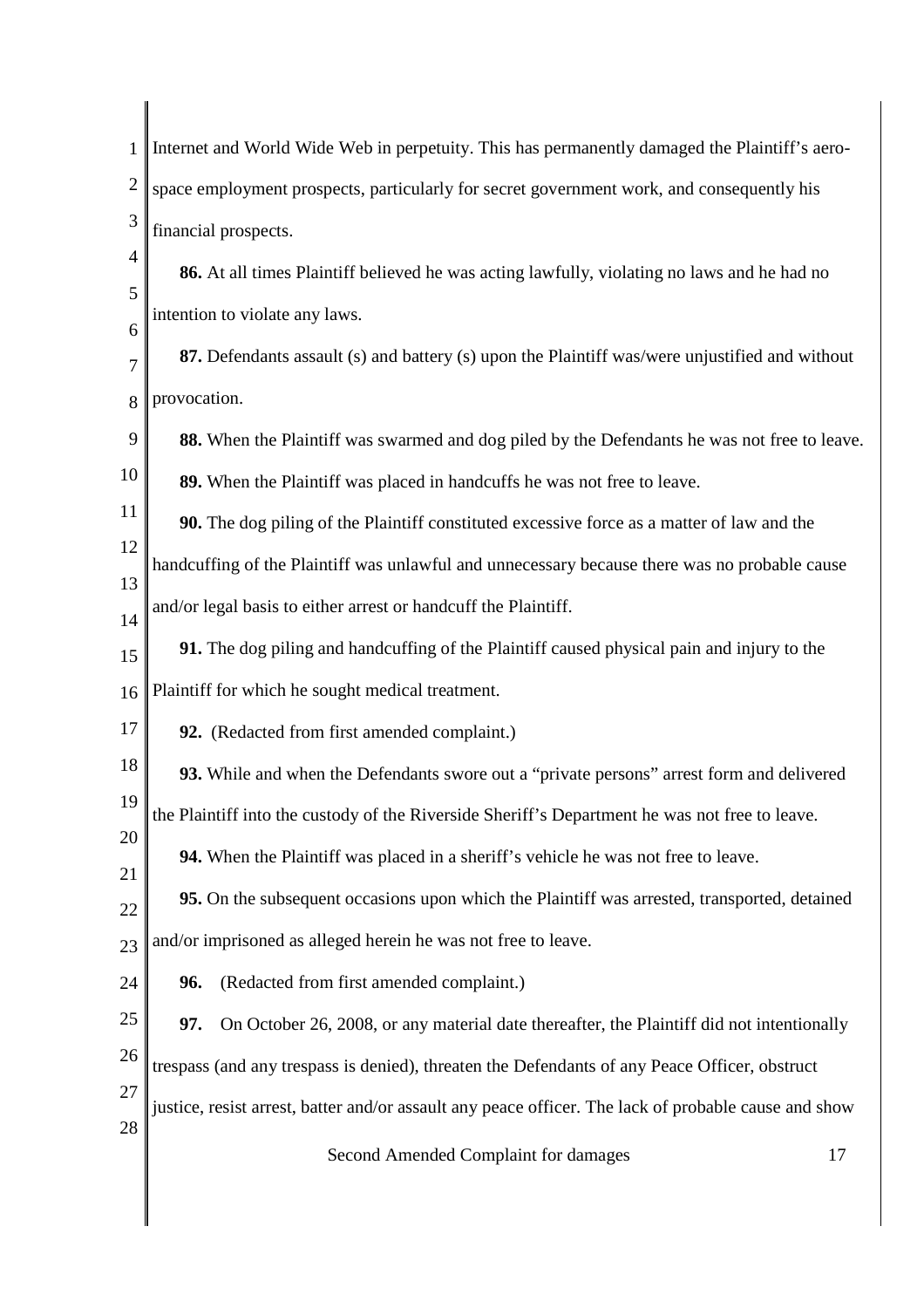1 2 of force by the Defendants caused, *inter alia*, an unreasonable seizure and unlawful imprisonment of the Plaintiff in violation of his federal and state constitutional and civil rights.

3 4 5 6 7 8 **98.** On October 14, 2009 the Riverside District Attorney's Office advised the Plaintiff's lawyer herein that, at the next court date, all criminal charges against the Plaintiff would be dismissed pursuant to California Penal Code §1385. On October 19, 2009 the Riverside Superior Court granted the motion of the District Attorney's office to dismiss all charges against the Plaintiff.

9 10 11 12 13 14 15 16 17 **99.** Upon information and belief, in the course of the conduct and communications set forth above and/or related thereto, Defendants or persons associated with them have made false statements about the Plaintiff under oath, maliciously and with knowledge that such statements were materially false. Among other things, the false statements were relied upon by deputy sheriffs and prosecutors and further encouraged the arrest and continued prosecution of the Plaintiff. Among other things, such false statement (s) caused the Plaintiff to be falsely arrested on four occasions, charged with misdemeanor trespass, felony battery upon a peace officer, and falsely imprisoned on three occasions for over three days in aggregate.

18 19 20 21 22 23 24 25 26 27 **100.** Defendant's false statements about the Plaintiff, and acts and/or omissions against the Plaintiff, are alleged to have violated the Plaintiff's federal first amendment and fourth amendment rights, and his comparable California constitutional rights, including Plaintiff's right to be free of arrest without probable cause and to be free of unnecessary, unreasonable and excessive force. Upon information and belief, and as commented upon in various United States and State of California trial court and appellate court opinions, CSI's predecessor, CSI and certain of its representatives have a demonstrable history of making such false statements to police officers, prosecutors and judges.

28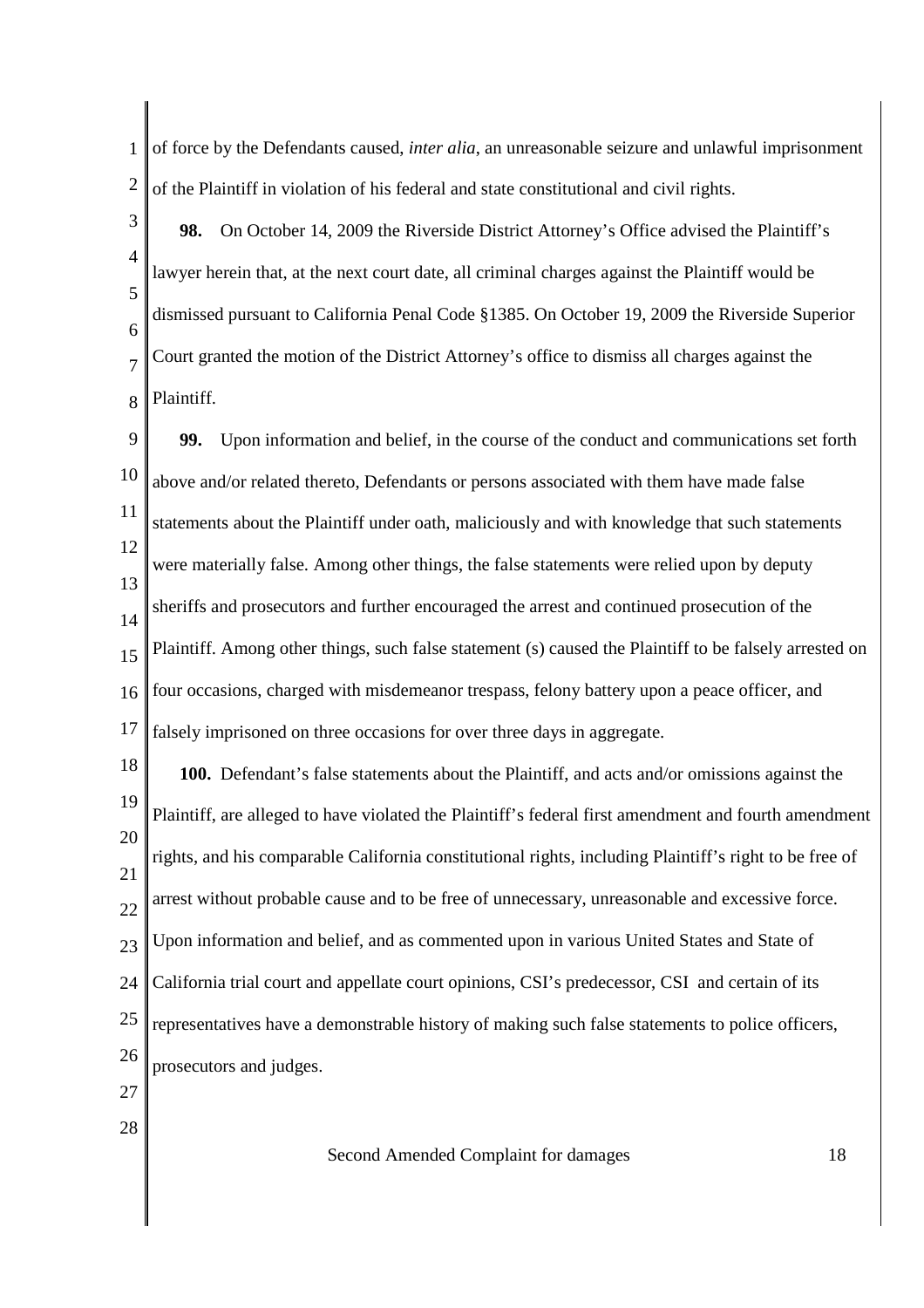| 1              | 101. All of Defendant CSI's employees who were present at the scene of the Defendant's                |
|----------------|-------------------------------------------------------------------------------------------------------|
| $\overline{2}$ | citizen's arrest of the Plaintiff on October 26, 2008, and all those CSI employees who were           |
| 3              | monitoring the Defendant's conduct through surveillance cameras/monitors, cell phones and other       |
| $\overline{4}$ | communication devices, whether or not specifically directing the conduct of the individual            |
| 5<br>6         | Defendants are also liable to the Plaintiff for their failure to intervene to prevent the preventable |
| $\overline{7}$ | harms and violations of the Plaintiff's rights and his injuries committed and caused in their         |
| 8              | presence or audio/visual view and/or hearing.                                                         |
| 9              | 102. (Redacted from first amended complaint.)                                                         |
| 10             | 103. (Redacted from first amended complaint.)                                                         |
| 11             | 104. (Redacted from first amended complaint.)                                                         |
| 12             | 105. Plaintiff is informed and believes that Defendant CSI, acting through its executives and         |
| 13<br>14       | employees, maintained, fostered, and condoned a policy, practice or custom of deliberate and/or       |
| 15             | willful indifference to violations of public laws and related rights, which was a direct, proximate   |
| 16             | and probable cause of the Plaintiff's damages alleged herein.                                         |
| 17             | 106. The Defendant's use of excessive force against the Plaintiff, as alleged herein, was             |
| 18             | effected by the Defendants without authority of law and without any reasonable necessity to use       |
| 19             | any force, much less the excessive force that they employed and the force employed was used           |
| 20             | without legal justification, without Plaintiff's consent, with malice and with intent to inflict pain |
| 21<br>22       | and suffering which it did thereby also causing damage, injury, pain, suffering and the other         |
| 23             | damages alleged herein.                                                                               |
| 24             | 107. Plaintiff is informed and believes that communications and conduct alleged herein that           |
| 25             | may otherwise be subject to the Civil Code §47 litigation immunity were also part of a single         |
| 26             | sequence of conduct, foreseeable consequences, events or res gestae in accordance with the            |
| 27             | foregoing allegations. Upon information and belief, because at least some if not all of those         |
| 28             | Second Amended Complaint for damages<br>19                                                            |
|                |                                                                                                       |
|                |                                                                                                       |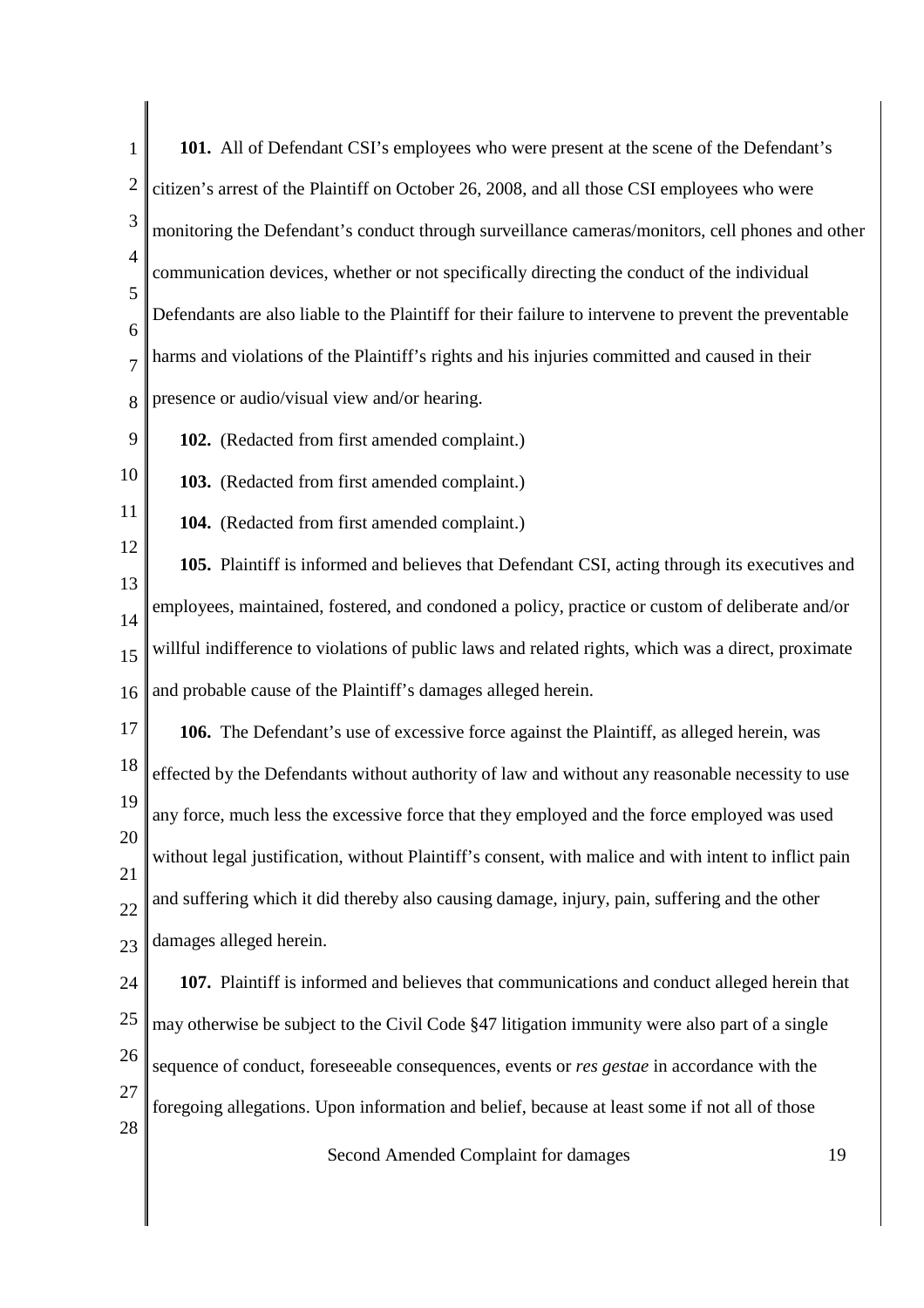1 2 communications were made in furtherance of a crime or fraud, none of them are subject to any otherwise applicable privileges including but not limited to the attorney-client privilege.

3 4 5 6 **108.** Upon information and belief, the Plaintiff alleges that at all times material herein the Defendants engaged in the conduct and/or communications alleged of them intentionally, recklessly, negligently and with a willful disregard for the Plaintiff's rights under the law.

7 8 9 10 11 12 13 14 15 16 17 **109.** The Defendants conduct was performed knowingly, intentionally, willfully and maliciously, and were a deliberate and callous attempt to inflict physical and financial injury and damage upon the Plaintiff thus entitling him to an award of exemplary and punitive damages for the sake of example and by way of punishing the Defendants. The conduct alleged of the Defendants herein, including but not limited to the claims of false arrest and false imprisonment, was unlawful and not privileged as claimed herein irrespective of whether or not the Plaintiff would have been convicted of either misdemeanor trespass and/or felony battery upon a peace officer as charged at the Defendant's request to the Riverside County Sheriff's Department, on October 26, 2008, after Defendants had failed to provide the Plaintiff with proper and adequate notice of the alleged trespass and opportunity to exit as required by applicable law.

18 19 20 21 22 **110.** As direct, proximate and/or foreseeable result of the threats, arrests and force applied against him, Plaintiff has suffered serious and permanent physical and health related injuries and complaints, distress, stress, humiliation, embarrassment and false statements made about him in public for a such as courts, council hearing rooms, neighborhood fliers and on the Internet.

23 24 25 **111.** As a direct, proximate and/or foreseeable result of the threats and force applied against him, Plaintiff has been caused suffer medical and related expenses in excess of five thousand dollars and similar related expense will continue, perhaps for the rest of the Plaintiff's life.

- 26
- 27
- 28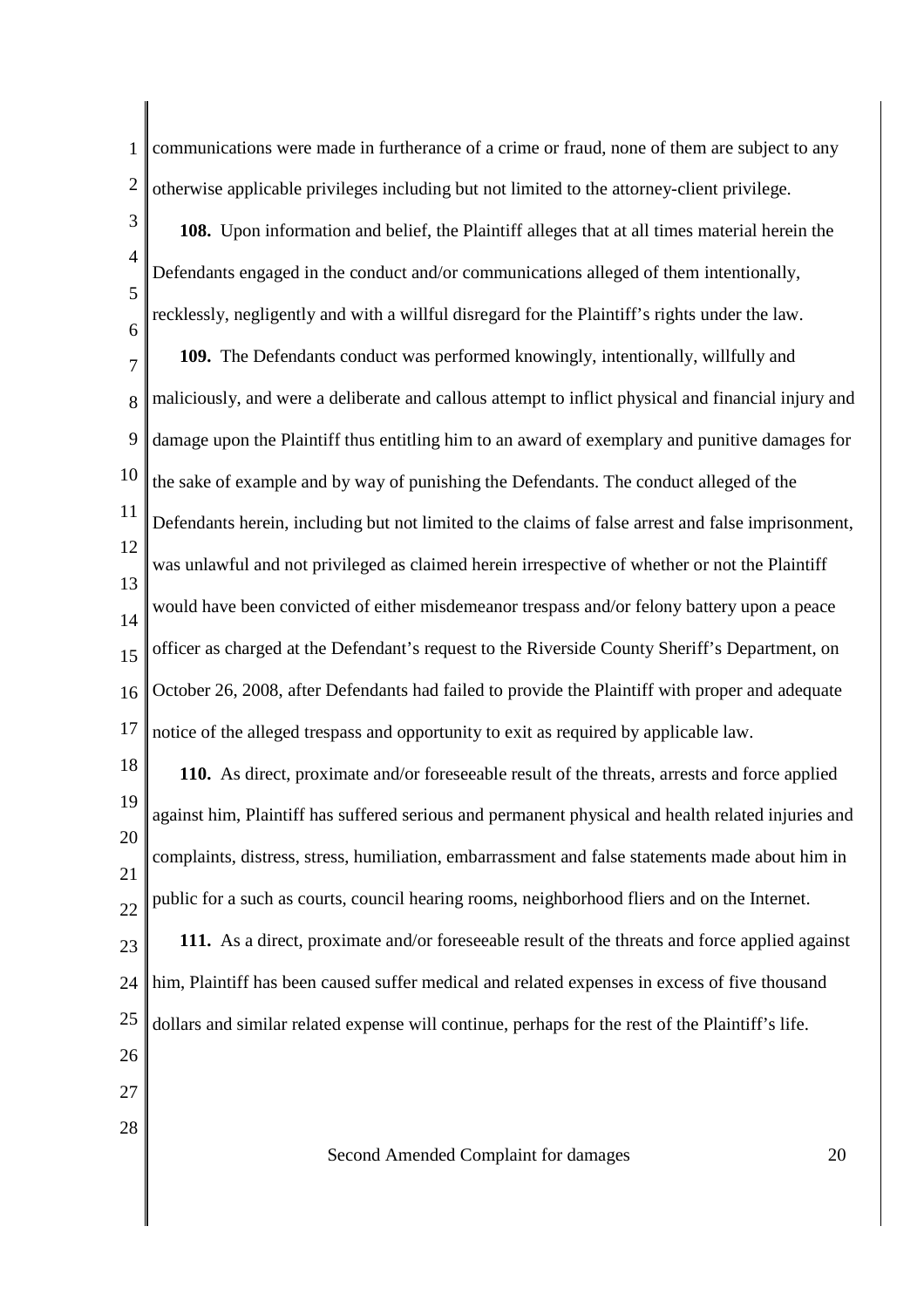1 2 3 4 5 6 7 8 9 10 11 12 13 14 15 16 17 18 19 20 21 22  $23$ 24 25 26 27 28 Second Amended Complaint for damages 21 **112.** In violating the First Amendment, Fourth Amendment and other constitutional rights of the Plaintiff, and in the doing of the other conduct alleged herein, the Defendants and its/their agents have caused the Plaintiff damage to his reputation and his future prospects and earnings. **113.** As a direct, proximate and/or foreseeable result of the threats and force applied against him, Plaintiff has been caused considerable anguish, pain and suffering. **114.** As a direct, proximate and/or foreseeable result of the false arrests, false imprisonments and prosecution of the Defendant (through to the eve of trial), the Plaintiff has been caused to incur defense related costs such as land survey fees. **115.** As a result of Defendants conduct as alleged herein the Plaintiff continues to incur medical expenses, related expenses and general damages in an amount (s) to be disclosed in discovery and proven at trial. **116.** The aforementioned acts of the individual Defendants, and any corporate Defendant not incorporated as a religious corporation under the laws of the State of California, were willful, wanton, despicable, malicious and oppressive and justify the awarding of exemplary and punitive damages in an amount subject to proof at the time of trial of this matter. **117.** Upon information and belief, Defendants CSI and/or BMS are incorporated as California religious corporations and, as such, may only be sued for punitive damages after the making of a successful special motion herein to add a claim for punitive damages. Accordingly, at an appropriate time after the filing of this complaint the Plaintiff will make a special motion pursuant to Code Civ. Proc. §425.14 to add a claim (s) for punitive damages against the corporate defendant (s) herein.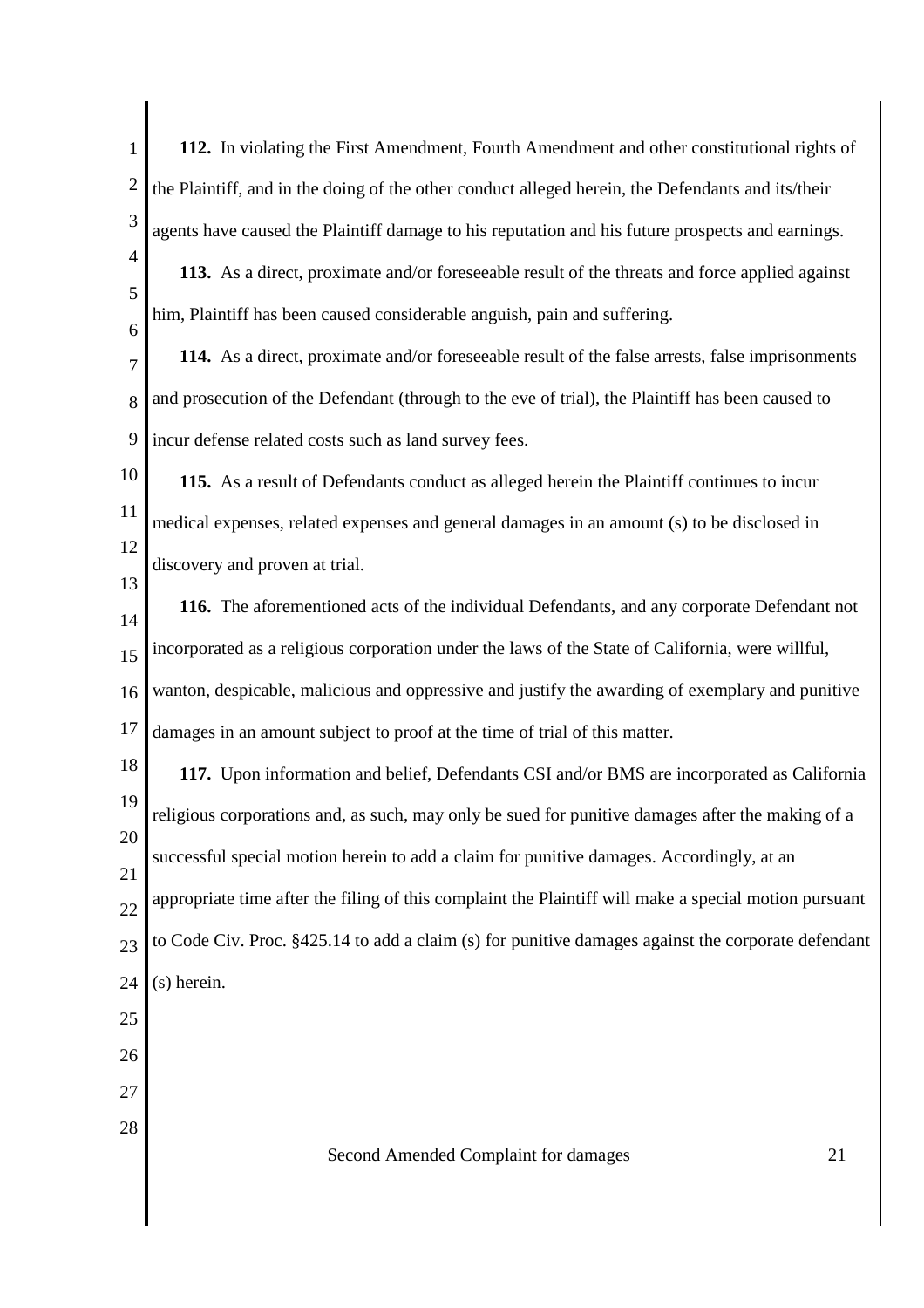| 1                   | <b>FIRST CAUSE OF ACTION</b><br><b>Assault &amp; Battery</b>                                           |
|---------------------|--------------------------------------------------------------------------------------------------------|
| $\overline{2}$      | (Against all Defendants and Does 1-20 inclusive)                                                       |
| 3                   | 118. Plaintiff re-alleges and incorporates by reference, as though fully set forth herein, each        |
| $\overline{4}$<br>5 | and every allegation set forth in paragraphs 1-117 above.                                              |
| 6                   | 119. The individual Defendants, individually and in concert, while in the course and scope of          |
| $\overline{7}$      | their employment or volunteer duties for CSI and/or BMS, intentionally and/or recklessly and/or        |
| 8                   | in willful disregard of Plaintiff's rights, committed acts which threatened and resulted in imminent   |
| 9                   | apprehension of and harmful or offensive contact with Plaintiff's person, to which Plaintiff did not   |
| 10                  | consent. Said imminent apprehension of and harmful or offensive contact caused physical and            |
| 11                  | pecuniary injury, damage, loss and/or harm to Plaintiffs as alleged herein.                            |
| 12                  | 120. The individual Defendants, individually and in concert, while in the course and scope of          |
| 13<br>14            | their employment or volunteer duties for CSI and/or BMS, intentionally and/or recklessly and/or        |
| 15                  | in willful disregard of Plaintiff's rights, committed acts which involved offensive criminal,          |
| 16                  | tortuous and non-consensual contact with and upon his person. The aforesaid contact and conduct        |
| 17                  | upon Plaintiff's person included intentionally and/or willfully broadcasting an excessively loud       |
| 18                  | organ tri-note for many hours at a time in willful disregard for the Plaintiff's rights and health and |
| 19                  | for the purpose, <i>inter alia</i> , interfering with the Plaintiff's First Amendment rights and their |
| 20                  | communication and receipt.                                                                             |
| 21<br>22            | 121. (Redacted from first amended complaint.)                                                          |
| 23                  | 122. The acts described above constitute assault and battery, actionable under the laws of             |
| 24                  | California.                                                                                            |
| 25                  | 123. The assault and battery and of the Plaintiff was, at least in part, in furtherance of the         |
| 26                  | CSI's copyrighted "Suppressive Person" policies and practices as alleged herein.                       |
| 27                  |                                                                                                        |
| 28                  | Second Amended Complaint for damages<br>22                                                             |
|                     |                                                                                                        |
|                     |                                                                                                        |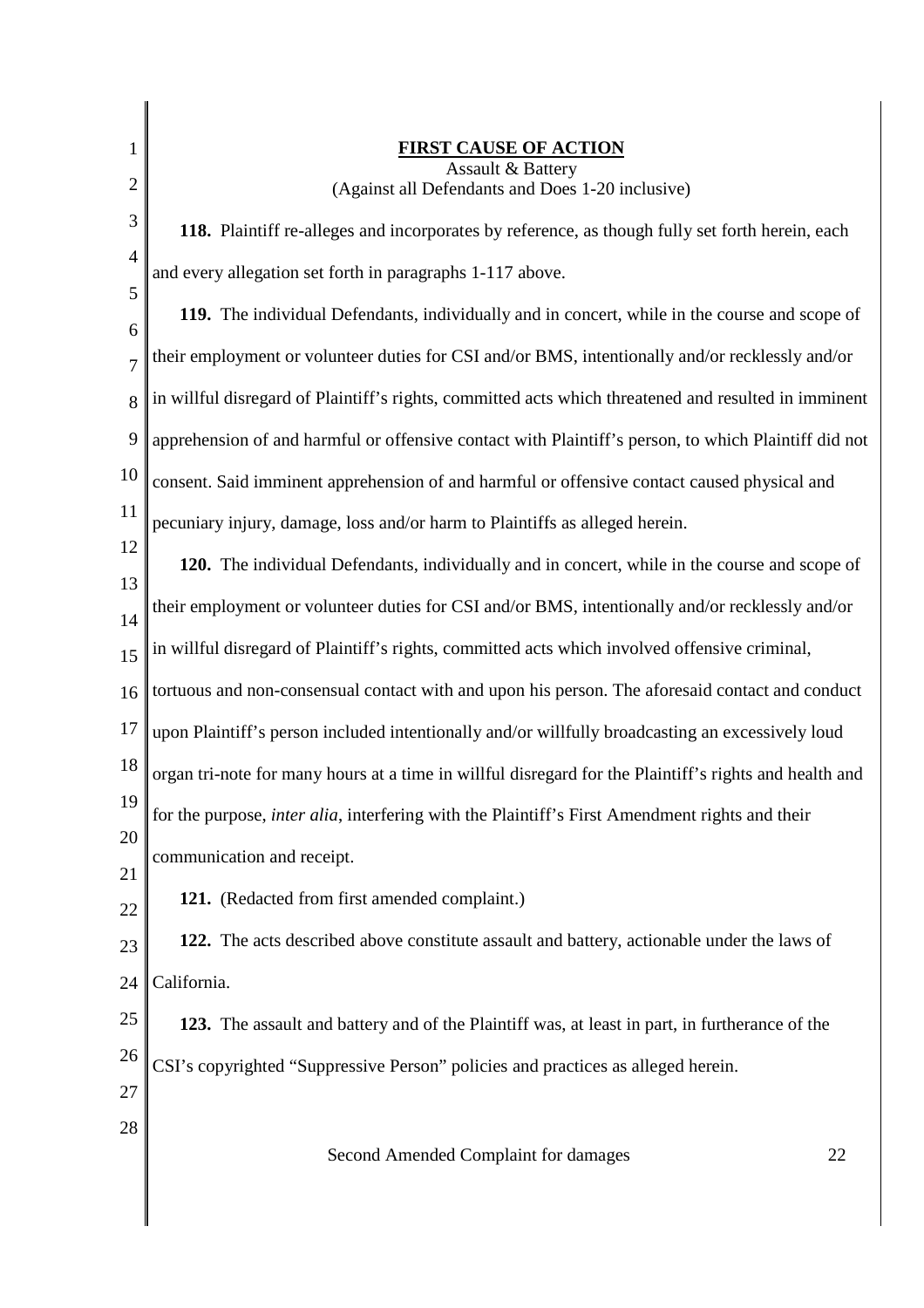| $\mathbf{1}$   | 124. By the aforesaid acts and omissions of Defendants, and each of them, the Plaintiff has                   |
|----------------|---------------------------------------------------------------------------------------------------------------|
| $\overline{2}$ | been directly and legally caused to suffer general and special damages, <i>inter alia</i> , as alleged herein |
| 3              | in an amount to be proven at trial.                                                                           |
| 4              | 125. At the appropriate time, the Plaintiff will make a Code Civ. Procedure §425.14 motion to                 |
| 5              | add a claim for punitive damages herein against Defendants CSI and/or BMS.                                    |
| 6<br>7         | 126. The Defendants, Does 1 through 20, and each of them, committed the foregoing acts and                    |
| 8              | engaged in the foregoing conduct intentionally, despicably, maliciously, and oppressively to injure           |
| 9              | the Plaintiff and, inter alia, to subject him to the Suppressive Person policies and practices of the         |
| 10             | corporate defendants and/or their alter egos and corporate affiliates, to otherwise cause him injury,         |
| 11             | damage and/or hardship in willful, conscious or reckless disregard to the physical and safety of the          |
| 12             | Plaintiff and his rights. The Plaintiff is therefore entitled to an award of punitive damages against         |
| 13             | the individual Defendants, and Does 1-20, jointly and severally, for the sake of example and by               |
| 14<br>15       | way of punishing the individual Defendants, Does 1-20, and each of them.                                      |
| 16             | <b>SECOND CAUSE OF ACTION</b>                                                                                 |
| 17             | Assault & Battery, Excessive Force<br>(Against all Defendants and Does 1-20 inclusive)                        |
| 18             | 127. Plaintiff realleges and incorporates by reference, as though fully set forth herein, each                |
| 19             | and every allegation set forth in paragraphs 1-126 above.                                                     |
| 20             | 128. The Defendants, individually and in concert, while in the course and scope of their                      |
| 21             | employment or volunteer duties for CSI and/or BMS, intentionally and/or recklessly and/or in                  |
| 22<br>23       | willful disregard of Plaintiff's rights, committed acts which threatened and resulted in imminent             |
| 24             | apprehension of and harmful or offensive contact with Plaintiff's person, to which Plaintiff did not          |
| 25             | consent. Said imminent apprehension of and harmful or offensive contact caused physical and                   |
| 26             | pecuniary injury, damage, loss and/or harm to Plaintiffs as alleged herein.                                   |
| 27             |                                                                                                               |
| 28             |                                                                                                               |
|                | Second Amended Complaint for damages<br>23                                                                    |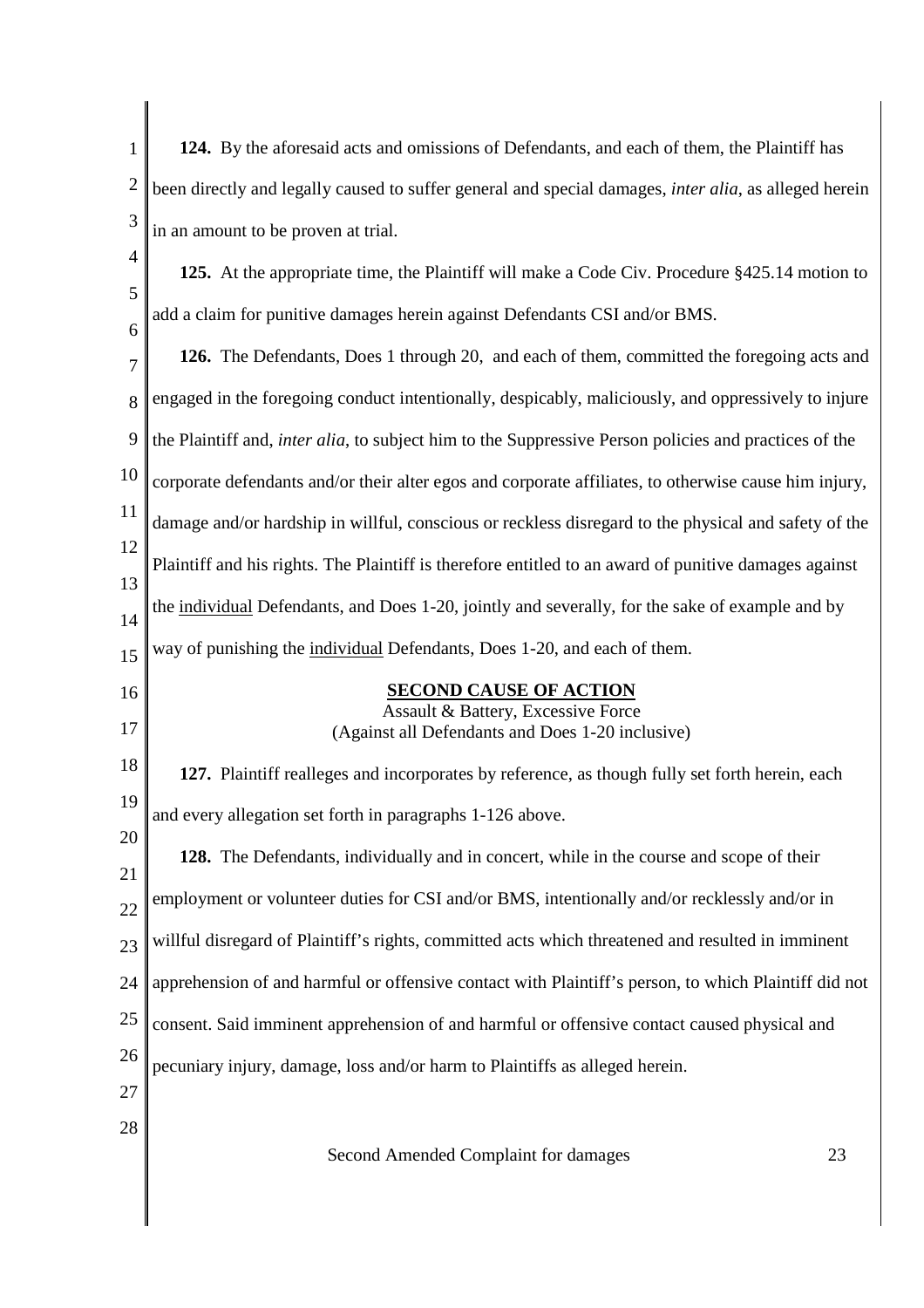| $\mathbf{1}$   | 129. The individual Defendants, individually and in concert, while in the course and scope of          |
|----------------|--------------------------------------------------------------------------------------------------------|
| $\overline{c}$ | their employment or volunteer duties for CSI and/or BMS, intentionally and/or recklessly and/or        |
| 3              | in willful disregard of Plaintiff's rights, committed acts which involved offensive criminal,          |
| $\overline{4}$ | tortuous and non-consensual contact with and upon his person. The aforesaid contact and conduct        |
| 5<br>6         | upon Plaintiff's person included swarming him, tackling him to the ground, dog piling him,             |
| $\overline{7}$ | dangerously wedging and pressuring their knees into his neck and back while forcing his full face      |
| 8              | and mouth into the dry desert dirt where the Plaintiff proceeded to suffer great pain, serious injury, |
| 9              | the fear of suffocation and death. To this end, at least three of the individual Defendants were dog   |
| 10             | piled on top of the Defendant at one time, his legs flailing in the air, with the individual           |
| 11             | Defendants holding his hands behind his back while they punched and kicked him many times              |
| 12<br>13       | causing him severe bruising, neck pains and permanent injuries. At this same time, audio-video         |
| 14             | film (s) recording the incident clearly records what appears to be a single gun shot.                  |
| 15             | 130. (Redacted from first amended complaint.)                                                          |
| 16             | 131. Defendants, and each of them, knew or should have known, that the Plaintiff had been              |
| 17             | assaulted and battered. After learning of the individual Defendant's unlawful conduct, Defendants      |
| 18             | CSI and/or BMS failed to discipline them and kept them in their employ, thereby authorizing and        |
| 19<br>20       | ratifying their unlawful conduct.                                                                      |
| 21             | 132. (Redacted from first amended complaint.)                                                          |
| 22             | 133. The conduct of the Defendants, as described above, constitutes assault and battery,               |
| 23             | actionable under the laws of California.                                                               |
| 24             | 134. The conduct of the Defendants, as described above, and acting either under the authority          |
| 25             | of their office (s) as a peace officer (s) and/or in the course and scope of their employment as       |
| 26             | security guards and estates manager and/or as citizens, constituted excessive force.                   |
| 27<br>28       |                                                                                                        |
|                | Second Amended Complaint for damages<br>24                                                             |
|                |                                                                                                        |
|                |                                                                                                        |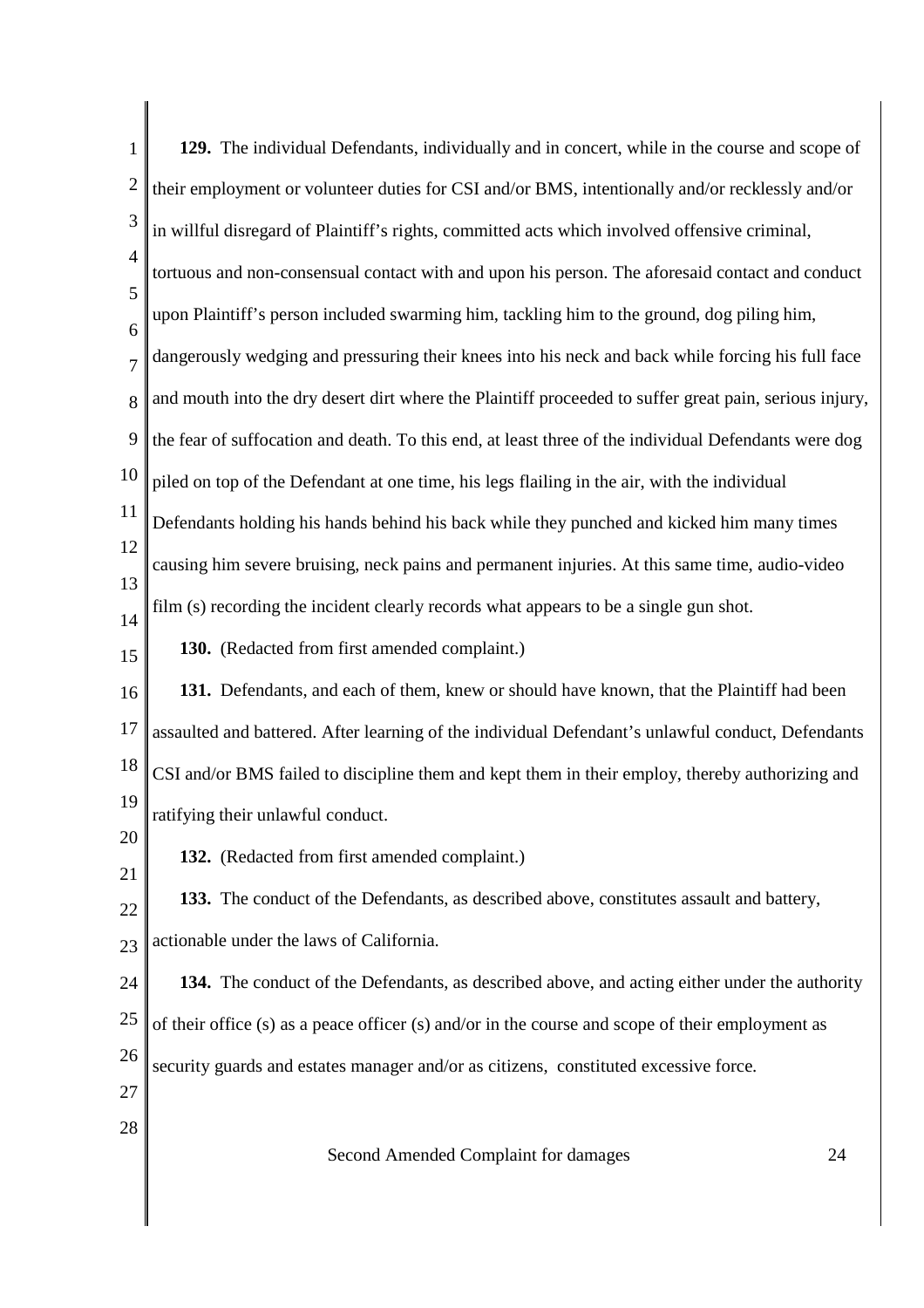1 2 3 **135.** By the aforesaid acts and omissions of Defendants, and each of them, the Plaintiff has been directly and legally caused to suffer general and special damages, *inter alia*, as alleged herein in an amount to be proven at trial.

- 4 5 6 7 8 9 **136.** Upon information and belief, Defendant Dunigan has a propensity for violence and he has engaged in acts of violence against other persons including his wife, a member of the public who drove up to the Golden Era property guardhouse, Scientology staffers attempting to escape from the Golden Era property and Scientology staffers who had escaped from the Golden Era property and were proceeding along the public roadways.
- 10 11 **137.** At the appropriate time, the Plaintiff will make a Code Civ. Procedure §425.14 motion to add a claim for punitive damages herein against Defendants CSI and/or BMS.
- 12 13 14 15 16 17 18 19 20 21 **138.** The Defendants, Does 1 through 20, and each of them, committed the foregoing acts and engaged in the foregoing conduct intentionally, despicably, maliciously, and oppressively to injure the Plaintiff and, *inter alia*, to subject him to the Suppressive Person policies and practices of the corporate defendants and/or their alter egos and corporate affiliates, to otherwise cause him injury, damage and/or hardship in willful, conscious or reckless disregard to the physical and safety of the Plaintiff and his rights. The Plaintiff is therefore entitled to an award of punitive damages against the individual Defendants, and Does 1-20, jointly and severally, for the sake of example and by way of punishing the individual Defendants, Does 1-20, and each of them.

# **THIRD CAUSE OF ACTION**

22

23

### False arrest and imprisonment (Against all Defendants and Does 1-20 inclusive)

- 24 25 **139.** Plaintiff re-alleges and incorporates by reference, as though fully set forth herein, each and every allegation set forth in paragraphs 1-138 above.
- 26 27 28 **140.** The Defendants jointly and/or severally caused the initial arrest (s) of the Plaintiff and were thereby a direct, proximate, probable and foreseeable cause of the subsequent arrests of the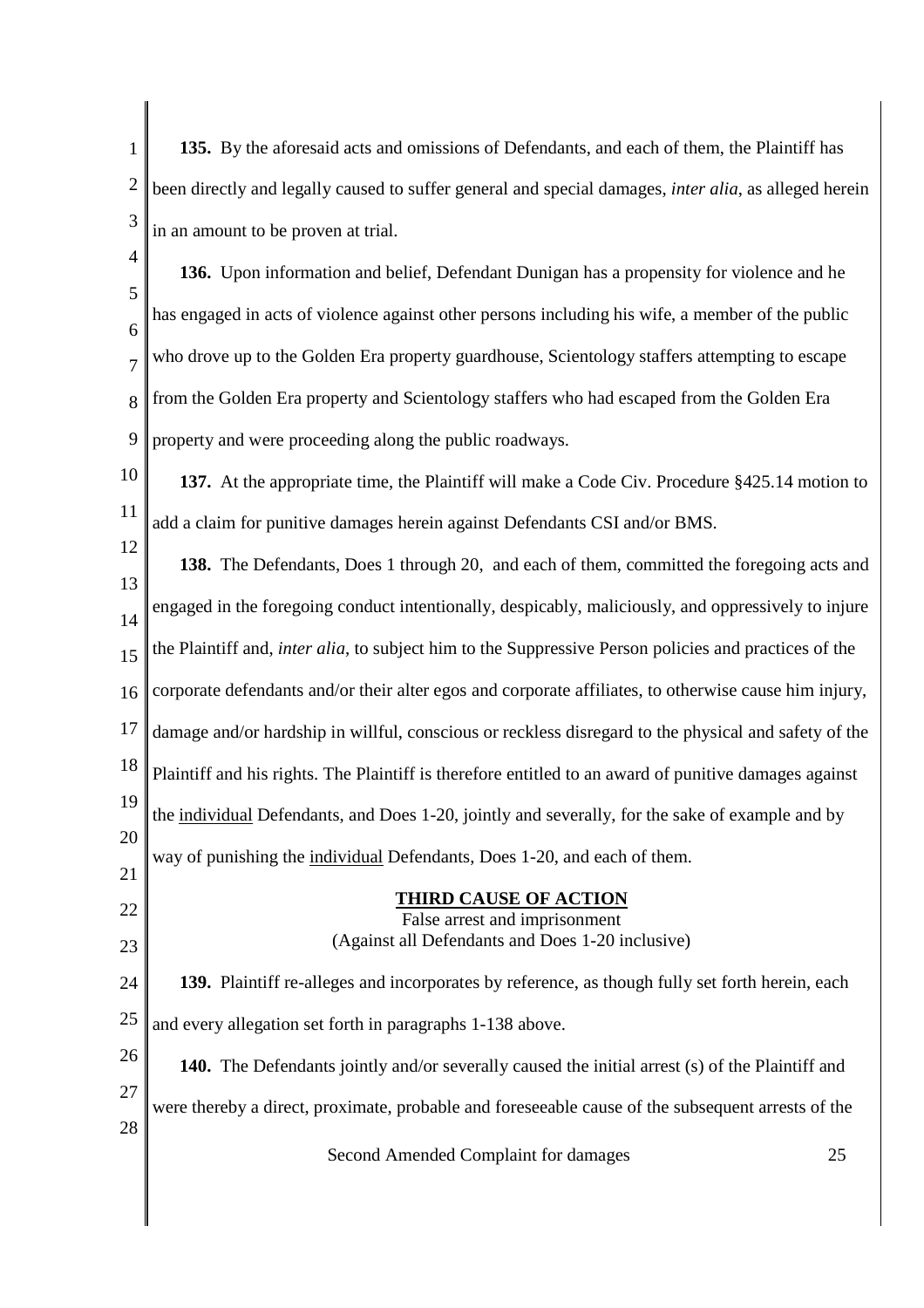1 2 Plaintiff whether or not caused by them, CSI agents at the Hollywood Christmas parade, CSI's attorneys Elliot Abelson and Kendrick Moxon.

3 4 5 6 7 8 **141.** On October 26, 2008, the Defendants arrested the Plaintiff at the Golden Era Property without probable cause to believe that Defendant had committed criminal activity and/or arrested the Plaintiff in disregard of mandatory applicable provisions of the Penal Code including giving the Plaintiff notice of the alleged trespass and a reasonable opportunity to exit the unfenced roadside property.

9 **142.** (Redacted from first amended complaint.)

10 **143.** (Redacted from first amended complaint.)

11 **144.** (Redacted from first amended complaint.)

12 13 **145.** (Redacted from first amended complaint.)

14 **146.** (Redacted from first amended complaint.)

15 16 17 **147.** Upon information and belief, Defendant Church of Scientology International, acting through certain of its employees and agents, was involved in some manner in the false arrest, false imprisonment and bail matters that occurred on or about October 2 and October 8, 2009.

18 19 20 **148.** As a result of the Defendants' conduct as alleged above, the Plaintiff was confined upon multiple occasions without his consent, he was not free to leave, and the confinement was not otherwise privileged.

22  $23$ 24 **149.** The conduct of the Defendants was in violation of the Fourth Amendment to the United States Constitution, Article 1, section 13 of the State of California Constitution, and the provisions of other applicable Federal and State laws, being more particularly the Plaintiff's rights to be free

25 of arrest and imprisonment without probable cause and/or due process.

26

21

- 27
- 28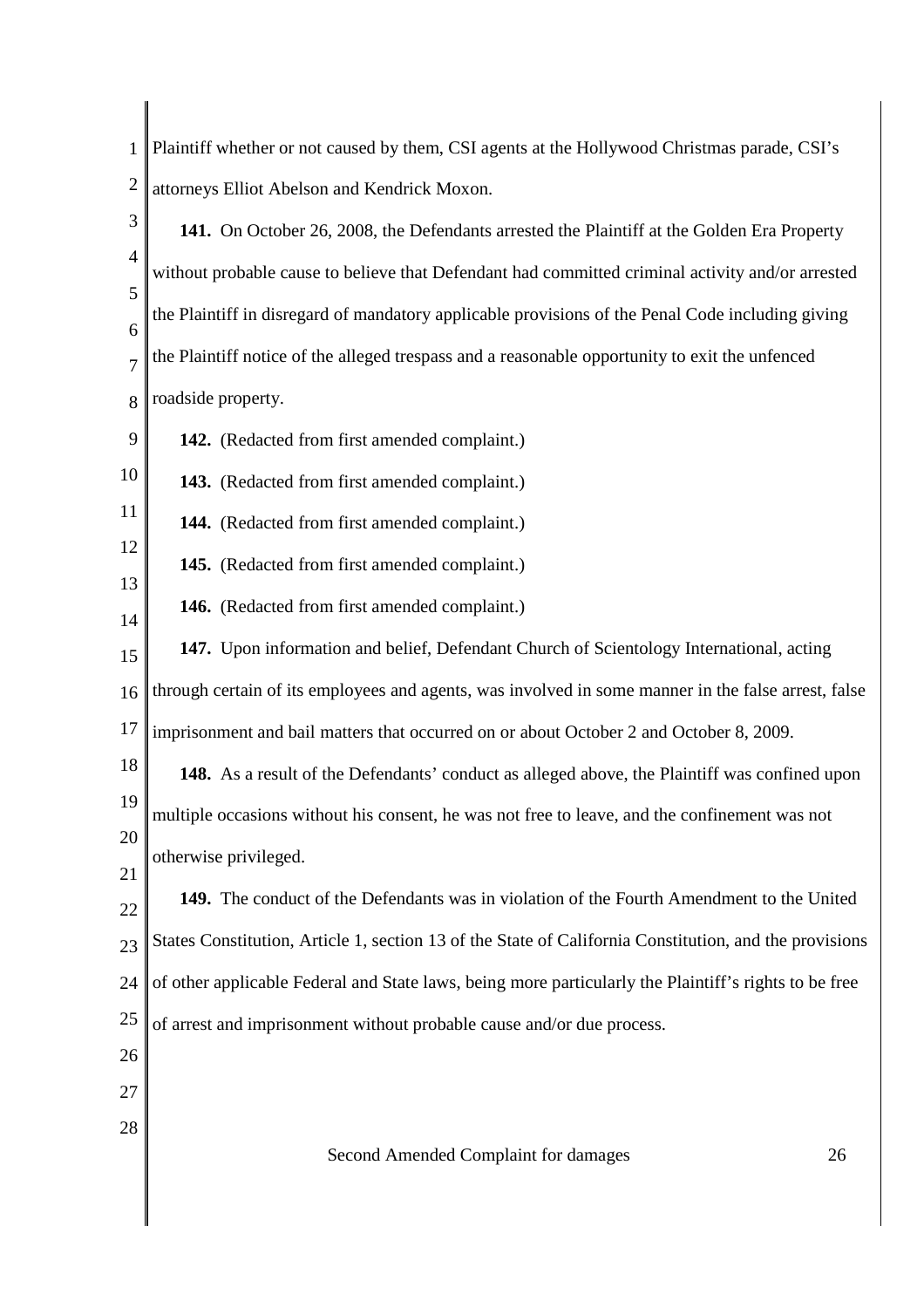1 2 3 **150.** The false arrest (s) of the Plaintiff was caused by the Defendants, without any legal justification, without authority of the law and without any reasonable cause of belief that the Plaintiff was in fact guilty of the charged crimes.

4 5 6 7 **151.** The various Defendants who knew of the false arrest (s) and allowed the illegal detention of the Plaintiff to continue are liable to the Plaintiff as a result of their affirmative duty to intervene.

8 9 10 11 12 13 14 15 **152.** Defendant's managing agent (s), supervisors, superiors and others (whether within or outside the Scientology enterprise) who knew of the false arrest of the Plaintiff and continued to allow and/or order the resulting unlawful prosecution and subsequent arrests and imprisonments of the Plaintiff and/or who either directly participated in the violation of the Plaintiff's rights or who after learning of the violation failed to immediately and/or promptly to remedy the wrong are liable to the Plaintiff for the various violations of his Federal and State constitutional rights, and his other applicable legal rights.

16 17 **153.** The false arrest (s) and confinement (s) of the Plaintiff was, at least in part, in furtherance of the CSI's copyrighted "Suppressive Person" policies and practices as alleged herein.

18 19 20 21 **154.** As a direct, proximate and foreseeable result of the unlawful arrest (s), the Plaintiff was has been subjected to illegal confinements, forced to attend court appearances, suffered harm, mental anguish, embarrassment, humiliation, anxiety, and pecuniary loss. His reputation in the

22 23 community was impaired, he was prevented from attending his necessary affairs of business, and he was otherwise injured and permanently damaged.

24 25 **155.** At the appropriate time, the Plaintiff will make a Code Civ. Procedure §425.14 motion to add a claim for punitive damages herein against Defendants CSI and/or BMS.

26 27 28 **156.** The Defendants, Does 1 through 20, and each of them, committed the foregoing acts and engaged in the foregoing conduct intentionally, despicably, maliciously, and oppressively to injure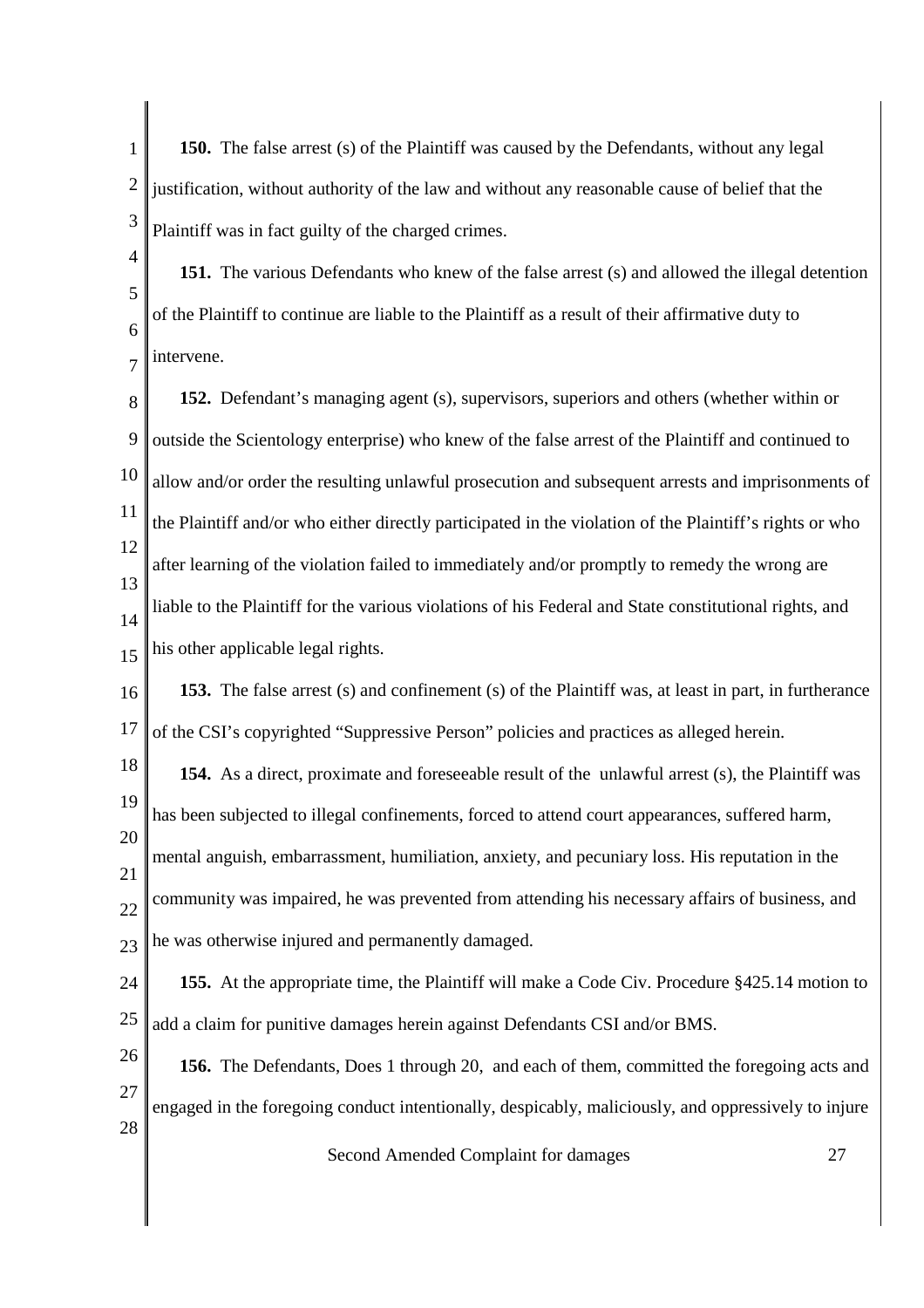| 1              | the Plaintiff and, <i>inter alia</i> , to subject him to the Suppressive Person policies and practices of the |
|----------------|---------------------------------------------------------------------------------------------------------------|
| $\overline{2}$ | corporate defendants and/or their alter egos and corporate affiliates, to otherwise cause him injury,         |
| 3              | damage and/or hardship in willful, conscious or reckless disregard to the physical and safety of the          |
| $\overline{4}$ | Plaintiff and his rights. The Plaintiff is therefore entitled to an award of punitive damages against         |
| 5<br>6         | the individual Defendants, and Does 1-20, jointly and severally, for the sake of example and by               |
| $\overline{7}$ | way of punishing the individual Defendants, Does 1-20, and each of them.                                      |
| 8              |                                                                                                               |
| 9              | <b>FOURTH CAUSE OF ACTION</b>                                                                                 |
| 10             | Malicious prosecution<br>(Against all Defendants and Does 1-20 inclusive)                                     |
| 11             | 157. Plaintiff re-alleges and incorporates by reference, as though fully set forth herein, each               |
| 12<br>13       | and every allegation set forth in paragraphs 1-156 above.                                                     |
| 14             | <b>158.</b> On or about October 26, 2009, Defendant Dunigan acting without probable cause and                 |
| 15             | aided and abetted by each of the other Defendants made a false citizen's arrest of the Plaintiff and          |
| 16             | caused the subsequent false arrests and false imprisonments and [malicious] prosecution of the                |
| 17             | Plaintiff by also making a private persons arrest and delivering the Plaintiff into the custody of the        |
| 18             | Riverside Sheriff's Department as alleged herein. The aforesaid conduct of the Defendants caused              |
| 19<br>20       | a criminal proceeding to be brought and maintained against the Plaintiff until voluntarily                    |
| 21             | dismissed in Plaintiff's favor upon the eve of trial.                                                         |
| 22             | 159. The Defendants sought out the police and prosecutorial authorities, falsely reported facts               |
| 23             | to them falsely indicating that the Plaintiff had committed a crime. The Defendants were actively             |
| 24             | instrumental in causing the prosecution of the Plaintiff and they were actively involved in causing           |
| 25             | a continuation of the prosecution.                                                                            |
| 26             | 160. The criminal proceeding ended in the Plaintiff's favor.                                                  |
| 27             |                                                                                                               |
| 28             | Second Amended Complaint for damages<br>28                                                                    |
|                |                                                                                                               |
|                |                                                                                                               |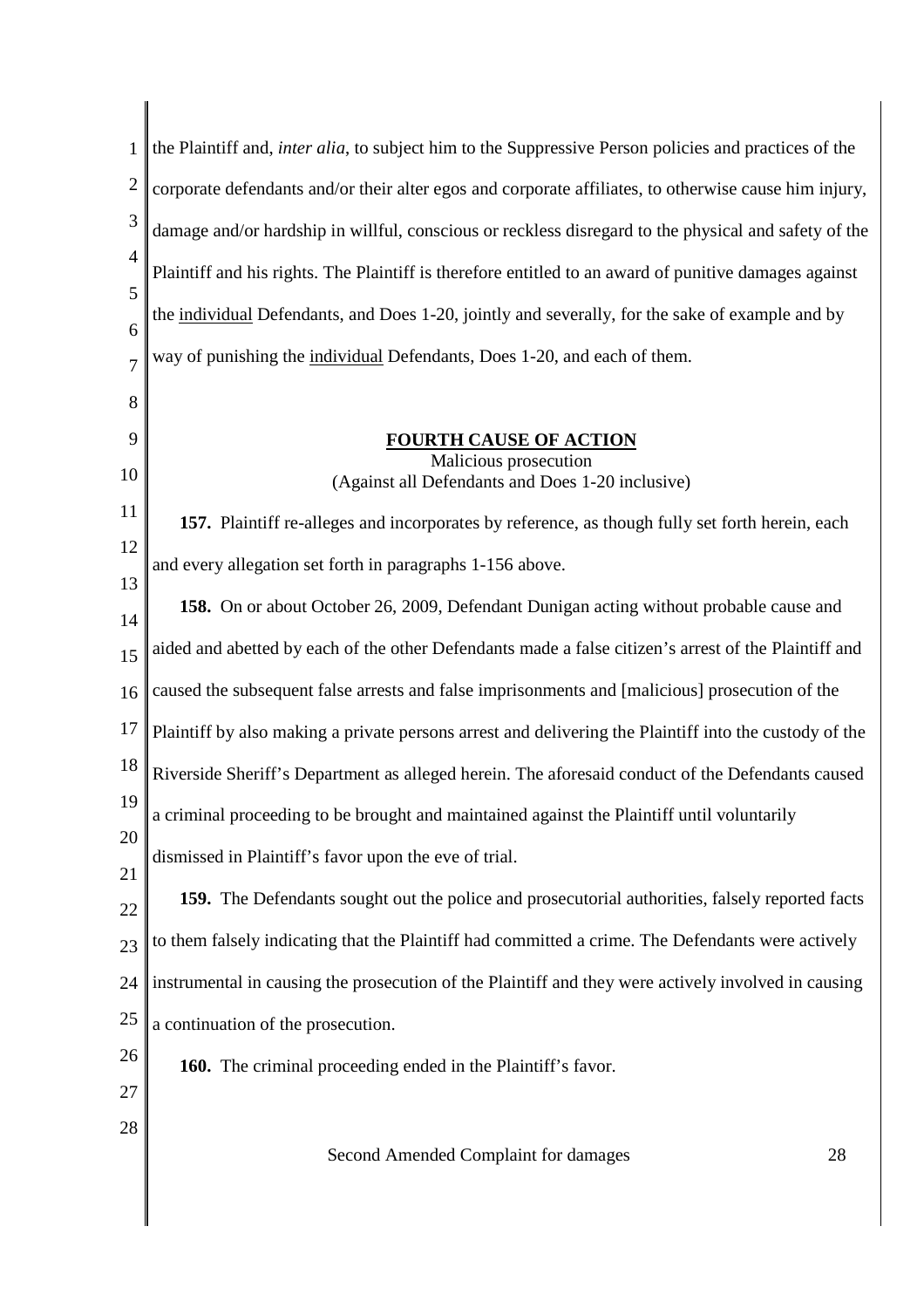1 2 **161.** No reasonable persons in any of the Defendant's circumstances would have believed that there were grounds for causing the Plaintiff to be arrested and/or prosecuted.

3

4 5 6 7 8 9 10 11 12 13 14 **162.** The Defendants acted primarily for a purpose other than to bring the Plaintiff to justice. **163.** In initiating the false arrest, false imprisonment and baseless twelve month prosecution of the Plaintiff on a misdemeanor charge of trespass and a felony charge of battery upon a peace officer the Defendants were, *inter alia*, acting in furtherance of their copyrighted policies and practices for the handling of Suppressive Persons and they thereby entertained an ulterior motive in using the process and committed a wrongful act in a wrongful manner including the making of a false private persons arrest, false police report, false and misleading statements to the Sheriff's Department, the District Attorney's office and the Court, and permitting the false imprisonment and false prosecution of the Plaintiff to be maintained until dismissed at the motion of the Riverside District Attorney's Office upon the eve of trial.

15 16 17 18 **164.** The Plaintiff was harmed and damaged by the malicious prosecution of the Plaintiff by the Defendants and each of them as alleged herein. This damage includes the Plaintiff out of pocket costs, distress and injury to his reputation as a result of the groundless allegations made in pleadings that are a matter of public record.

19 20 21 22 **165.** The Defendant's wrongful conduct and malicious prosecution of the Plaintiff was/were a substantial factor and, *inter alia*, the proximate cause in causing the harm and damage to the Plaintiff as set forth herein.

23 24 25 26 27 **166.** The Defendant's conduct, concealment and suppression, false and misleading representations of fact to the Sheriff's Department, the District Attorney's Office and the court were /was a substantial factor (s) and the proximate cause in causing the harm and damage to the Plaintiff as alleged herein and constituted a punishable fraud upon the Riverside Superior Court.

28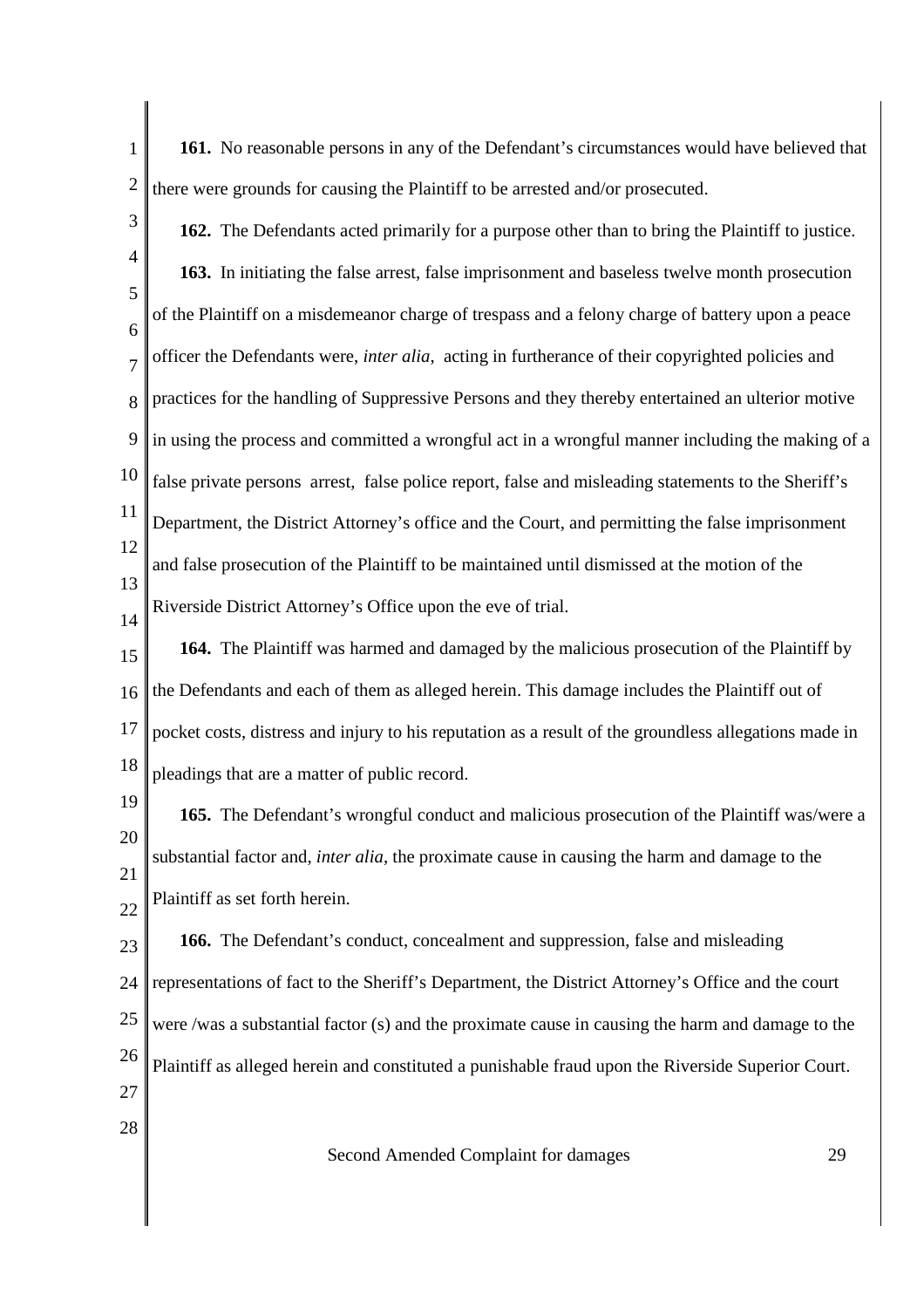1 2 3 4 5 6 7 8 9 10 11 12 13 14 15 16 17 18 19 20 21 22 23 24 25 26 27 28 Second Amended Complaint for damages 30 **167.** The Plaintiff cannot ascertain at this time the full nature, extent or amount of his harm and damages suffered by virtue of the Defendant's malicious prosecution of him. These monies would not otherwise have been spent, or would not otherwise be required to be spent in the future, but for the failure of the Defendants to disclose the concealed and suppressed facts. **168.** Even if Defendants had properly obtained the initial process against the Plaintiff they subsequently misused it and engaged in the perversion of legal procedure by acts and omissions which resulted in the issuance and maintenance of process against the Plaintiff by the Riverside Sheriff, District Attorney and Superior Court. **169.** The conduct of the Defendants as alleged herein was, at least in part, in furtherance of the CSI's copyrighted "Suppressive Person" policies and practices as alleged herein. **170.** At the appropriate time, the Plaintiff will make a Code Civ. Procedure §425.14 motion to add a claim for punitive damages herein against Defendants CSI and/or BMS. **171.** The Defendants, Does 1 through 20, and each of them, committed the foregoing acts and engaged in the foregoing conduct intentionally, despicably, maliciously, and oppressively to injure the Plaintiff and, *inter alia*, to subject him to the Suppressive Person policies and practices of the corporate defendants and/or their alter egos and corporate affiliates, to otherwise cause him injury, damage and/or hardship in willful, conscious or reckless disregard to the physical and safety of the Plaintiff and his rights. The Plaintiff is therefore entitled to an award of punitive damages against the individual Defendants, and Does 1-20, jointly and severally, for the sake of example and by way of punishing the individual Defendants, Does 1-20, and each of them. **FIFTH CAUSE OF ACTION** Violation of California Civil Code §52.1 (Against all Defendants and Does 1-20 inclusive) **172.** Plaintiff re-alleges and incorporates by reference, as though fully set forth herein, each and every allegation set forth in paragraphs 1-171 above.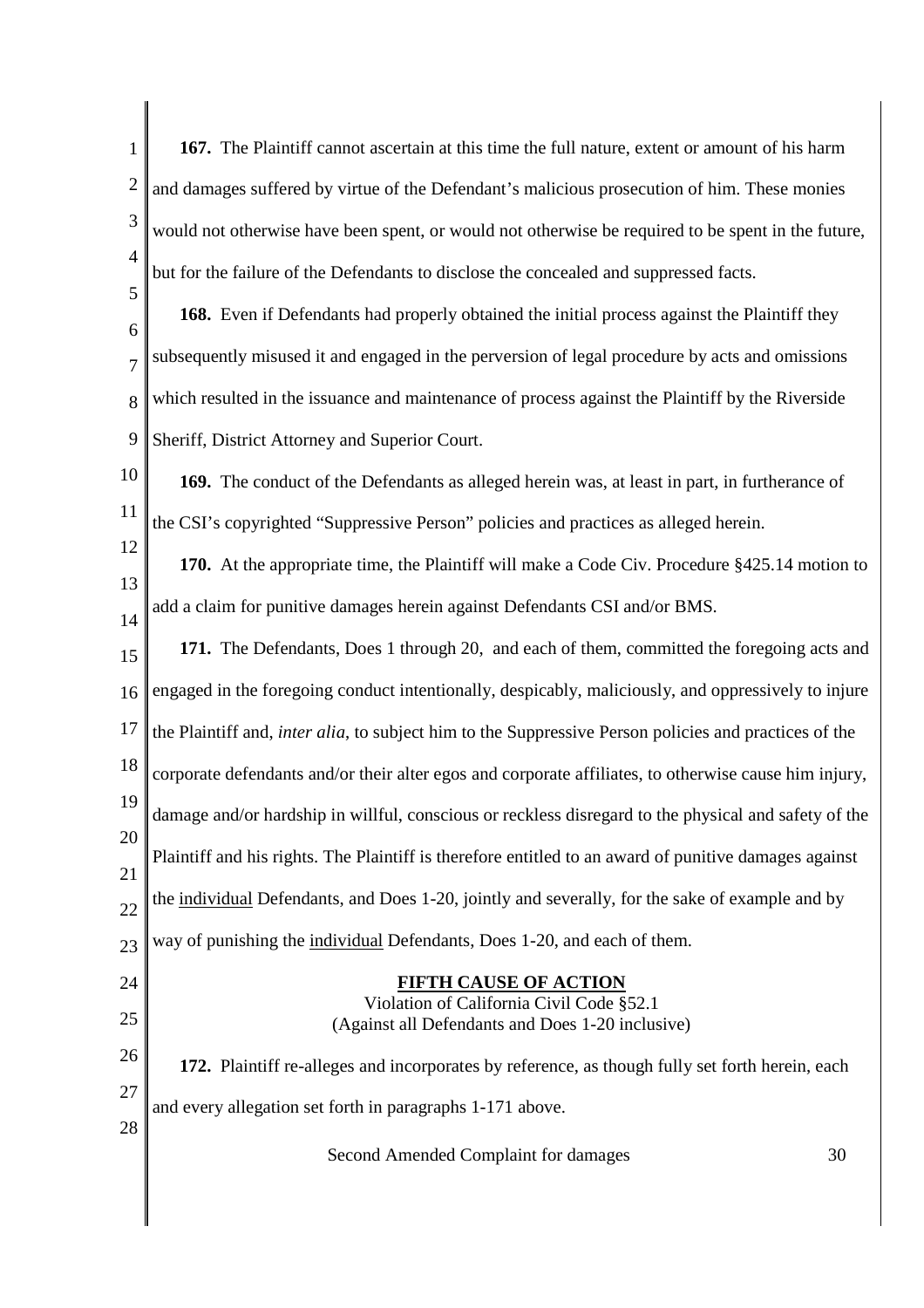| $\mathbf{1}$   | 173. As alleged and set forth herein, the Defendants intentionally, recklessly and/or with               |
|----------------|----------------------------------------------------------------------------------------------------------|
| $\overline{c}$ | willful disregard for Plaintiff's rights, interfered with or attempted to interfere with the rights of   |
| $\mathfrak{Z}$ | Plaintiff, and those engaged in Anonymous protest with him, to be free from any violence threats,        |
| $\overline{4}$ | intimidation, and/or coercion of rights by threatening, and committing violent, intimidating or          |
| 5<br>6         | coercive acts in violation of Cal. Civ. Code § 52.1. In the course of such interference the              |
| $\overline{7}$ | Defendants assaulted and battered the Plaintiff, threatened and intimidated him, and restrained his      |
| 8              | freedom of movement through false police reports, false arrests, false imprisonments, abuses of          |
| 9              | process and malicious prosecution.                                                                       |
| 10             | 174. The aforesaid unlawful conduct of the Defendants set forth herein was, at least in part, in         |
| 11             | furtherance of the CSI's copyrighted "Suppressive Person" policies and practices as alleged              |
| 12             | herein.                                                                                                  |
| 13<br>14       | 175. Defendants CSI and/or BMS engaged in the acts alleged herein and/or condoned,                       |
| 15             | permitted, authorized, and/or ratified the conduct of its employees, subcontractors, and agents and      |
| 16             | are vicariously liable for the wrongful conduct of its employees, subcontractors, and agents for this    |
| 17             | cause of action.                                                                                         |
| 18             | 176. In addition to all other relief sought herein, and pursuant to California Civil Code §52.1          |
| 19             | (a) $\&$ (b) the Plaintiff requests that statutory damages in the amount of \$25,000 be assessed against |
| 20<br>21       | each of the corporate Defendants and each of the Defendants individually who/which are/is                |
| 22             | determined at trial to have violated the aforesaid code provisions.                                      |
| 23             | 177. In addition to the other relief requested herein, pursuant to California Civil Code §52.1           |
| 24             | (h) the Plaintiff requests his reasonable attorney's fees herein.                                        |
| 25             | 178. In addition to the other relief requested herein, pursuant to California Civil Code §52.1           |
| 26             | (b), the Plaintiff herein requests injunctive and other appropriate equitable relief to protect the      |
| 27             |                                                                                                          |
| 28             | Second Amended Complaint for damages<br>31                                                               |
|                |                                                                                                          |

║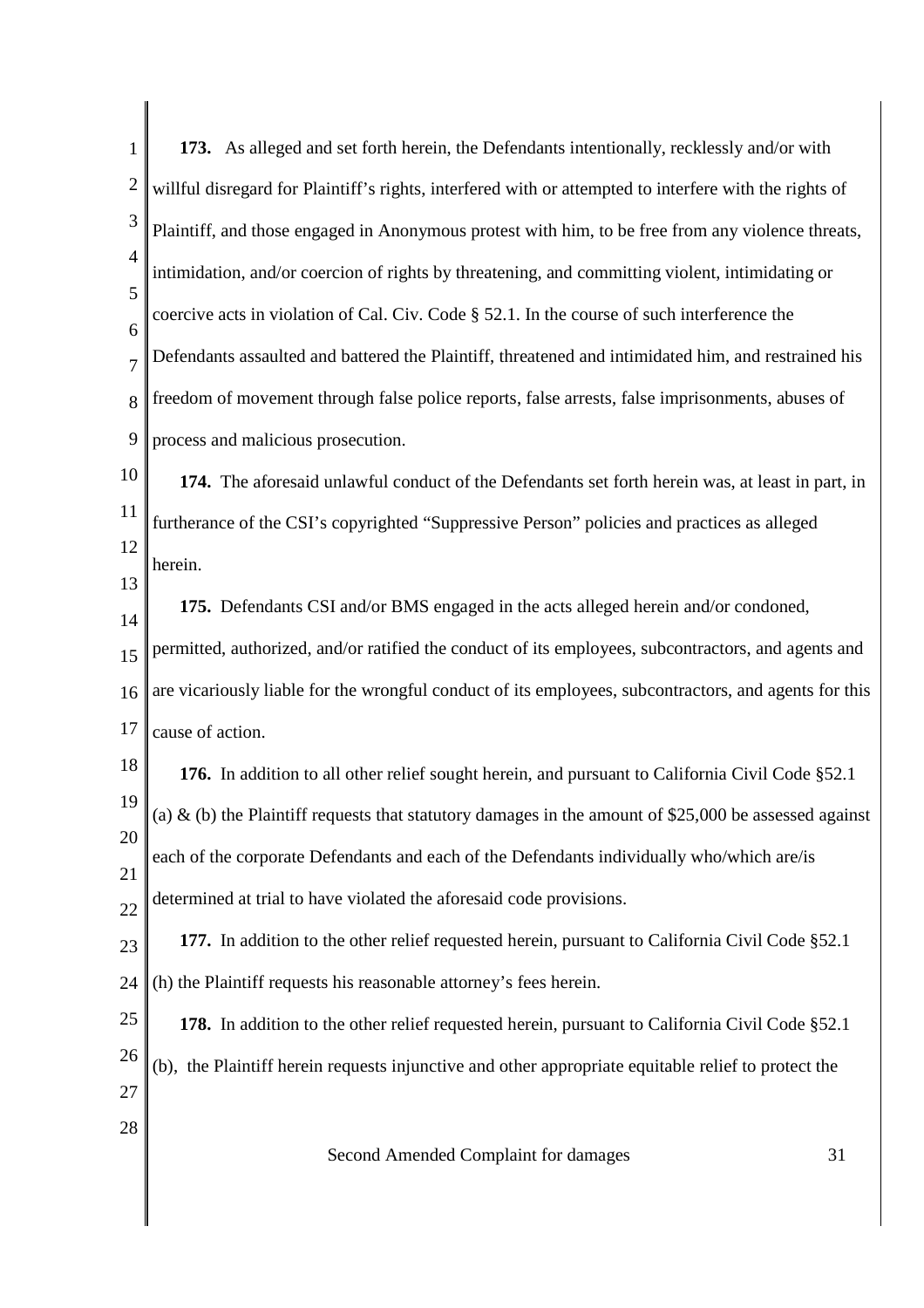- 1 2 peaceable exercise of enjoyment of his rights secured under the constitutions and laws of the United States of America and the State of California.
- 3 4 5 6 7 8 9 10 11 12 13 14 15 16 17 18 19 20 21 22 23 24 25 26 27 28 Second Amended Complaint for damages 32 **179.** At the appropriate time, the Plaintiff will make a Code Civ. Procedure §425.14 motion to add a claim for punitive damages herein against Defendants CSI and/or BMS. **180.** The Defendants, Does 1 through 20, and each of them, committed the foregoing acts and engaged in the foregoing conduct intentionally, despicably, maliciously, and oppressively to injure the Plaintiff and, *inter alia*, to subject him to the Suppressive Person policies and practices of the corporate defendants and/or their alter egos and corporate affiliates, to otherwise cause him injury, damage and/or hardship in willful, conscious or reckless disregard to the physical and safety of the Plaintiff and his rights. The Plaintiff is therefore entitled to an award of punitive damages against the individual Defendants, and Does 1-20, jointly and severally, for the sake of example and by way of punishing the individual Defendants, Does 1-20, and each of them. **SIXTH CAUSE OF ACTION** Violation of California Constitution Article 1, §1, 2, 3, 4, 7 & 13 (Against all Defendants and Does 1-20 inclusive) **181.** Plaintiff re-alleges and incorporates by reference, as though fully set forth herein, each and every allegation set forth in paragraphs 1-180 above. **182.** The California Constitution Article 1, §13 provides: "The right of the people to be secure in their persons, houses, papers, and effects against unreasonable searches and seizures may not be violated; and a warrant may not issue except upon probable cause, supported by oath or affirmation, particularly describing the place to be searched and the persons and things to be seized." **183.** The California Constitution Article 1, §24 provides: "Rights guaranteed by this Constitution are not dependent upon those guaranteed by the United States Constitution."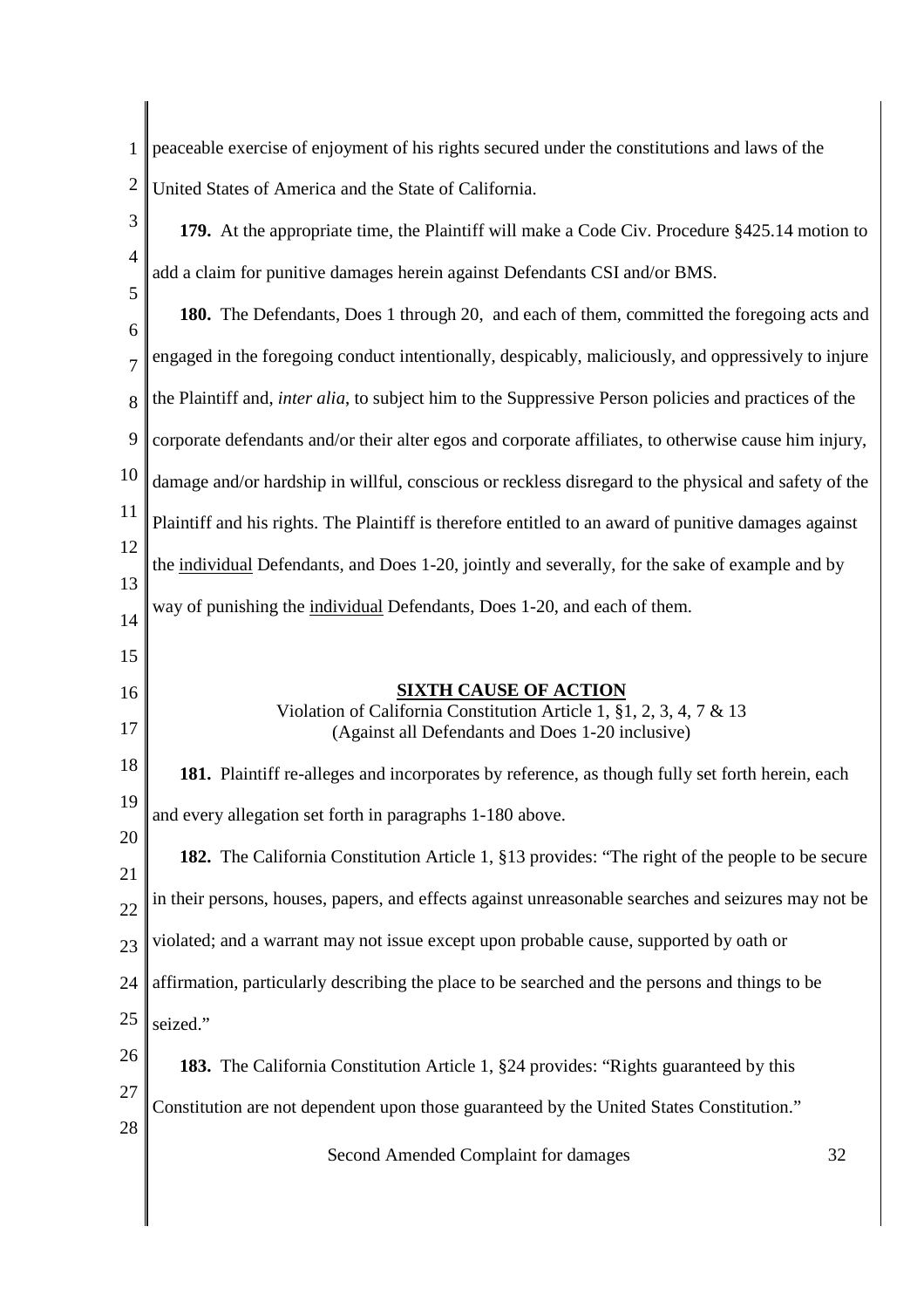1 2 3 4 **184.** The Plaintiff is informed and believes and thereon alleges that the Defendants violated the Plaintiff's right to be secure in his person against unreasonable seizures and caused the Plaintiff to suffer damages through, *inter alia*, false arrest and false imprisonment as alleged herein.

6 7 8 9 10 11 **185.** The Defendant's aforesaid conduct, and all of it, as directed at the Plaintiff among others because he/they is/were not Scientologists and/or opposed to Scientology and/or a Suppressive Person denied the Plaintiff his right to be free from hate based conduct and communications, hate based violence, ordinary violence and/or and intimidation by threats of violence because of his political affiliation and religious views, in violation of the Plaintiff's rights under the California Constitution [and the Federal Constitution].

12

13

5

**186.** Defendants CSI and/or BMS engaged in the acts alleged herein and/or condoned,

14 15 16 permitted, authorized, and/or ratified the conduct of its employees, subcontractors, and agents and are vicariously liable for the wrongful conduct of its employees, subcontractors, and agents for this cause of action.

17 18 19 20 21 22 **187.** The above described conduct of the Defendants denied, or attempted to deny, the Plaintiff his rights of privacy and anonymity, to freely and anonymously to speak, write and publish his sentiments, to instruct his representatives, petition government for redress of grievances, to assemble freely and anonymously, to due process of law and equal protection of the laws, and to be free from unreasonable searches and seizures as provided for by the California

24 25 26 27 **188.** In addition to all other relief sought herein, and pursuant to California Civil Code §52.1 (a)  $\&$  (b) the Plaintiff requests that statutory damages in the amount of \$25,000 be assessed against each of the Defendants individually who/which are/is determined at trial to have violated the aforesaid code provisions.

28

 $23$ 

Constitution, Article 1, §§1, 2, 3, 7 and 13.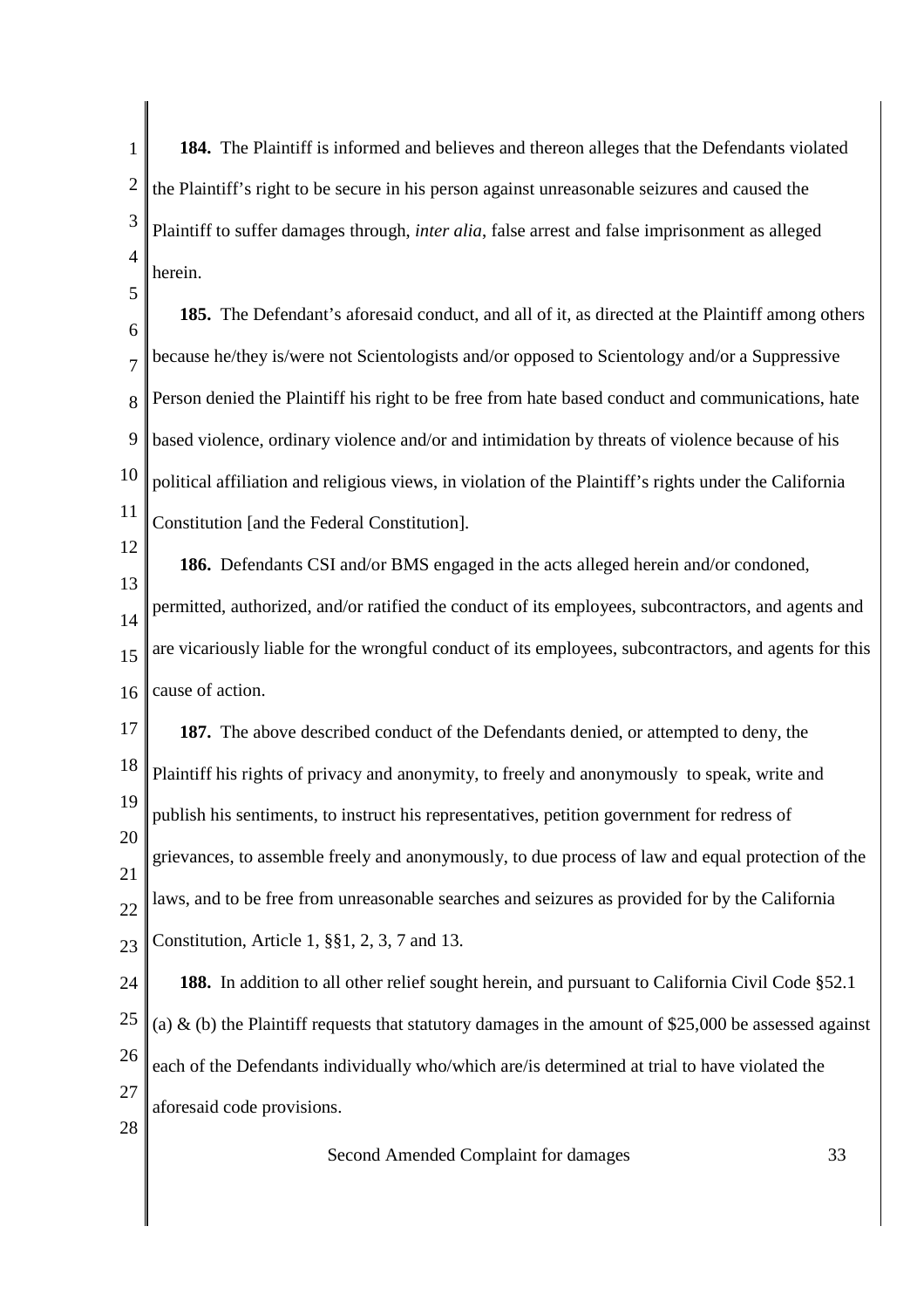| 1              | 189. As a direct and proximate result of the above-described conduct and denials of state                     |
|----------------|---------------------------------------------------------------------------------------------------------------|
| $\overline{c}$ | constitutional rights, the Plaintiff has suffered and continues to suffer general and special                 |
| 3              | damages, great pain of mind and body, shock, distress, embarrassment, loss of self-esteem,                    |
| $\overline{4}$ | disgrace, humiliation and loss of earnings and earning capacity in an amount to be proven at trial.           |
| 5<br>6         | 190. The conduct alleged of the Defendants herein was, at least in part, in furtherance of the                |
| $\overline{7}$ | CSI's copyrighted "Suppressive Person" policies and practices as alleged herein.                              |
| 8              | 191. At the appropriate time, the Plaintiff will make a Code Civ. Procedure §425.14 motion to                 |
| 9              | add a claim for punitive damages herein against Defendants CSI and/or BMS.                                    |
| 10             | 192. The Defendants, Does 1 through 20, and each of them, committed the foregoing acts and                    |
| 11             | engaged in the foregoing conduct intentionally, despicably, maliciously, and oppressively to injure           |
| 12             | the Plaintiff and, <i>inter alia</i> , to subject him to the Suppressive Person policies and practices of the |
| 13<br>14       | corporate defendants and/or their alter egos and corporate affiliates, to otherwise cause him injury,         |
| 15             | damage and/or hardship in willful, conscious or reckless disregard to the physical and safety of the          |
| 16             | Plaintiff and his rights. The Plaintiff is therefore entitled to an award of punitive damages against         |
| 17             | the individual Defendants, and Does 1-20, jointly and severally, for the sake of example and by               |
| 18             | way of punishing the individual Defendants, Does 1-20, and each of them.                                      |
| 19             |                                                                                                               |
| 20             |                                                                                                               |
| 21             |                                                                                                               |
| 22<br>23       |                                                                                                               |
| 24             |                                                                                                               |
| 25             |                                                                                                               |
| 26             |                                                                                                               |
| 27             |                                                                                                               |
| 28             |                                                                                                               |
|                | Second Amended Complaint for damages<br>34                                                                    |

 $\begin{array}{c} \hline \end{array}$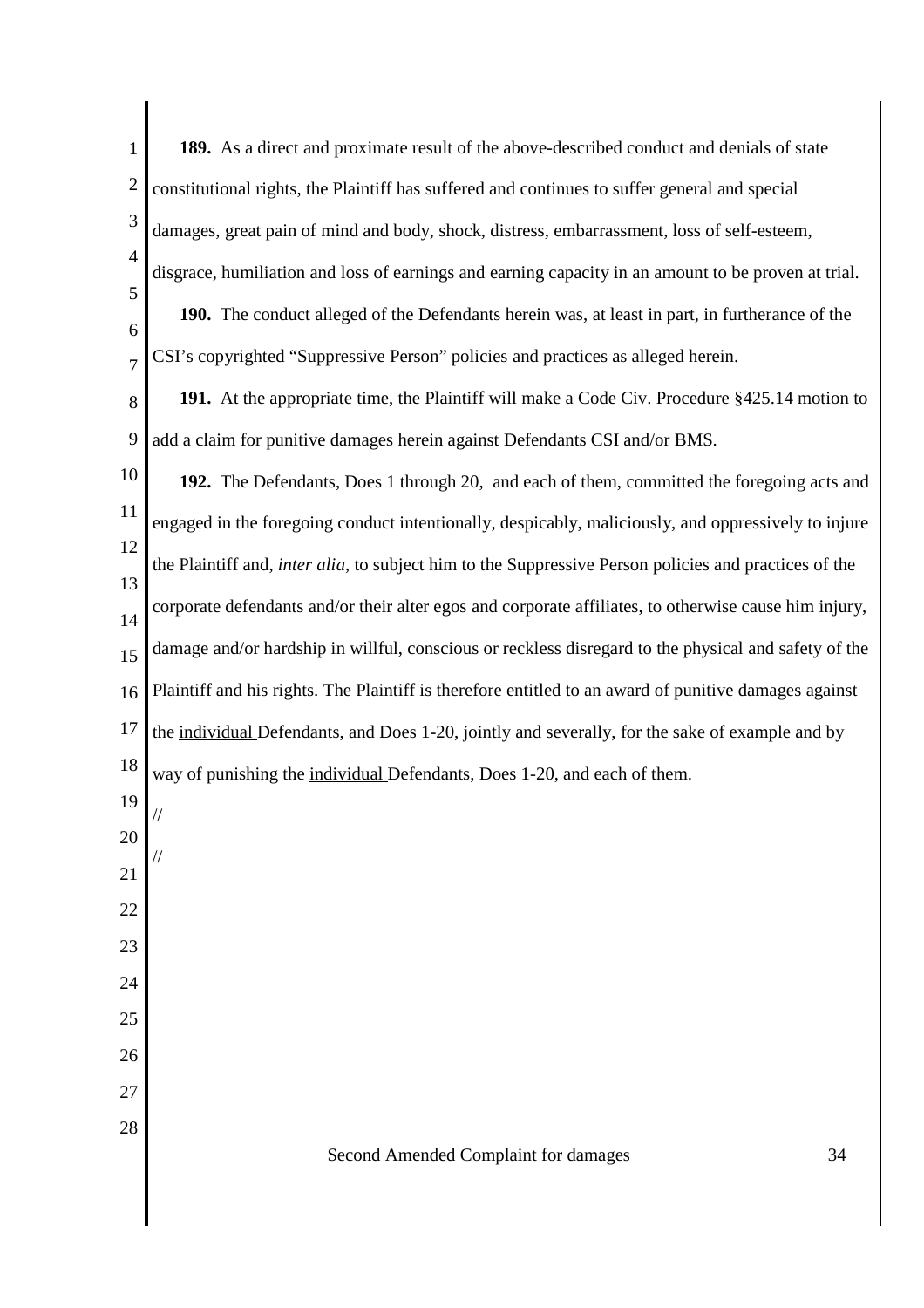| 1              |                                                                                                            |  |  |  |
|----------------|------------------------------------------------------------------------------------------------------------|--|--|--|
| 2<br>3         |                                                                                                            |  |  |  |
| $\overline{4}$ | <b>PRAYER FOR RELIEF</b>                                                                                   |  |  |  |
| 5              |                                                                                                            |  |  |  |
| 6              | <b>WHEREFORE</b> , the Plaintiff seeks judgment as follows:                                                |  |  |  |
| 7              | A. For general and compensatory damages, including loss of earnings and other economic                     |  |  |  |
| 8              | or pecuniary damages, against all Defendants and each of them in an amount to be determined                |  |  |  |
| 9              | according to proof at trial;                                                                               |  |  |  |
| 10             | <b>B.</b> At this time of initial filing, as against the individual Defendants, and Does 1 through 20      |  |  |  |
| 11             | only sued in their individual capacities, for punitive and exemplary damages, according to proof at        |  |  |  |
| 12             | trial;                                                                                                     |  |  |  |
| 13             | C. After a Code Civ. Proc. §425.14 motion permitting the addition of a claim for punitive                  |  |  |  |
| 14<br>15       | damages against religious corporations CSI and/or BMS, an award of punitive and exemplary                  |  |  |  |
| 16             | damages against all Defendants and each of them in an amount according to proof at trial;                  |  |  |  |
| 17             | D. For nominal damages as provided by law and/or according to proof at trial;                              |  |  |  |
| 18             | <b>E.</b> For statutory damages and penalties, <i>inter alia</i> , pursuant to Civil Code §§ 52 and 52.1;  |  |  |  |
| 19             | F. For reasonable attorney's fees, expenses and costs of suit, <i>inter alia</i> , pursuant to Civil       |  |  |  |
| 20             |                                                                                                            |  |  |  |
| 21             | Code §§52 and 52.1, Code Civ. Proc. §1021.5, and 42 U.S.C. §1988, and an additional lodestar               |  |  |  |
| 22             | because of CSI's litigious nature and record and its copyrighted mandatory policies and practices          |  |  |  |
| 23             | involving the abuse and misuse of civil litigation that, <i>inter alia</i> , discourage potential opposing |  |  |  |
| 24             | counsel from accepting retention in litigation involving CSI;                                              |  |  |  |
| 25             | G. For pre-judgment interest, according to law and proof;                                                  |  |  |  |
| 26             | H. For such other and further relief as the Court deems just and proper.                                   |  |  |  |
| 27<br>28       |                                                                                                            |  |  |  |
|                | 35<br>Second Amended Complaint for damages                                                                 |  |  |  |
|                |                                                                                                            |  |  |  |
|                |                                                                                                            |  |  |  |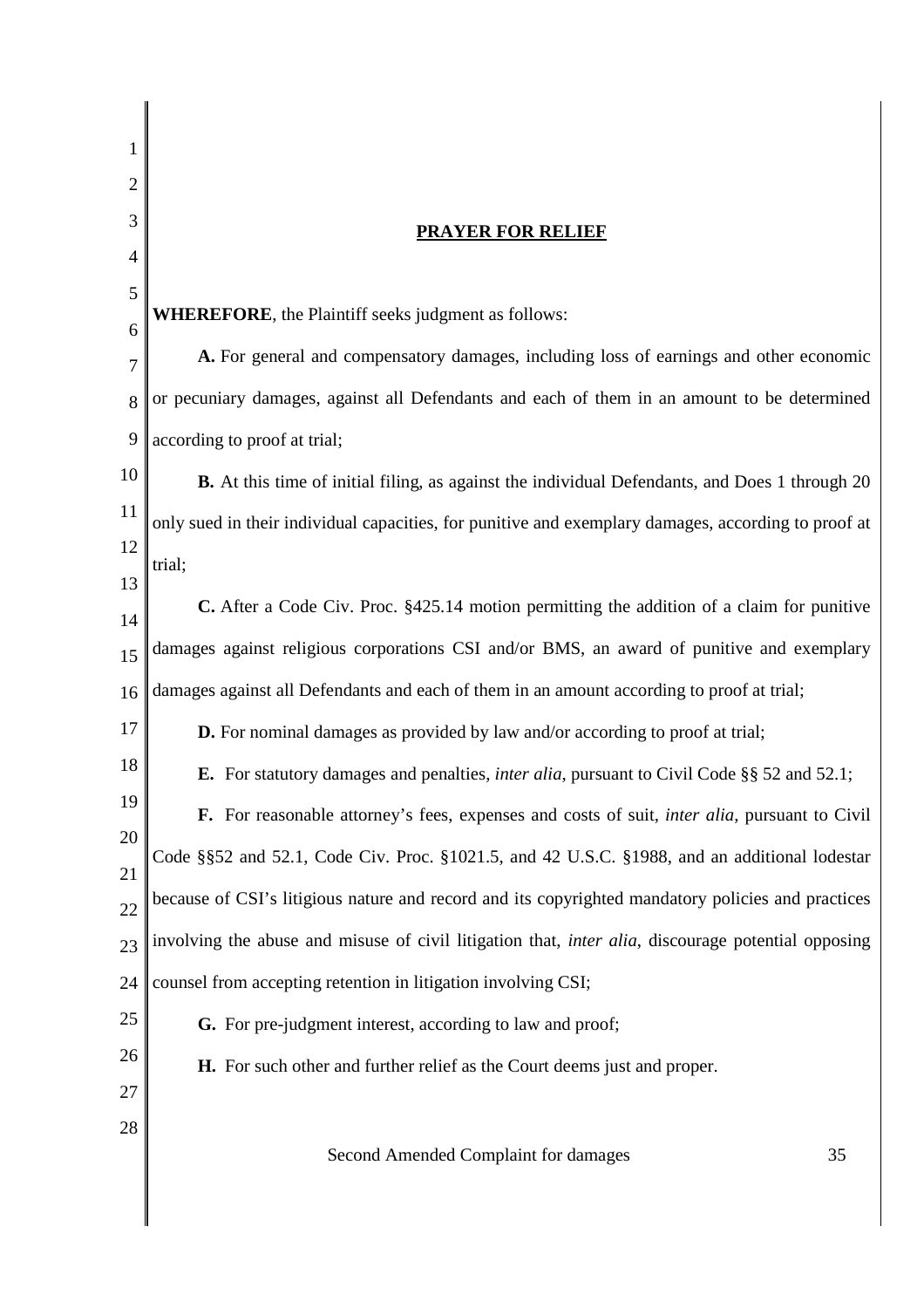| $\mathbf{1}$   |                      |                                      |                                                                                            |        |
|----------------|----------------------|--------------------------------------|--------------------------------------------------------------------------------------------|--------|
| $\overline{c}$ | Dated: June 25, 2010 | By:                                  |                                                                                            |        |
| 3              |                      |                                      | FRANCOIS G. CHOQUETTE                                                                      |        |
| $\overline{4}$ |                      |                                      |                                                                                            |        |
| 5              |                      | <b>DEMAND FOR JURY TRIAL</b>         |                                                                                            |        |
| 6              |                      |                                      | The Plaintiff hereby demands trial by jury on all appropriate issues and causes of action. |        |
| 7              |                      |                                      |                                                                                            |        |
| 8              |                      |                                      |                                                                                            |        |
| 9              | Dated: June 25, 2010 | By:                                  | FRANCOIS G. CHOQUETTE                                                                      |        |
| $10\,$         |                      |                                      |                                                                                            |        |
| 11             |                      |                                      |                                                                                            |        |
| 12             |                      |                                      |                                                                                            |        |
| 13             |                      |                                      |                                                                                            |        |
| 14             |                      |                                      |                                                                                            |        |
| 15             |                      |                                      |                                                                                            |        |
| 16             |                      |                                      |                                                                                            |        |
| $17\,$         |                      |                                      |                                                                                            |        |
| 18             |                      |                                      |                                                                                            |        |
| 19             |                      |                                      |                                                                                            |        |
| 20             |                      |                                      |                                                                                            |        |
| 21             |                      |                                      |                                                                                            |        |
| 22<br>23       |                      |                                      |                                                                                            |        |
| 24             |                      |                                      |                                                                                            |        |
| 25             |                      |                                      |                                                                                            |        |
| 26             |                      |                                      |                                                                                            |        |
| 27             |                      |                                      |                                                                                            |        |
| 28             |                      |                                      |                                                                                            |        |
|                |                      | Second Amended Complaint for damages |                                                                                            | $36\,$ |
|                |                      |                                      |                                                                                            |        |
|                |                      |                                      |                                                                                            |        |